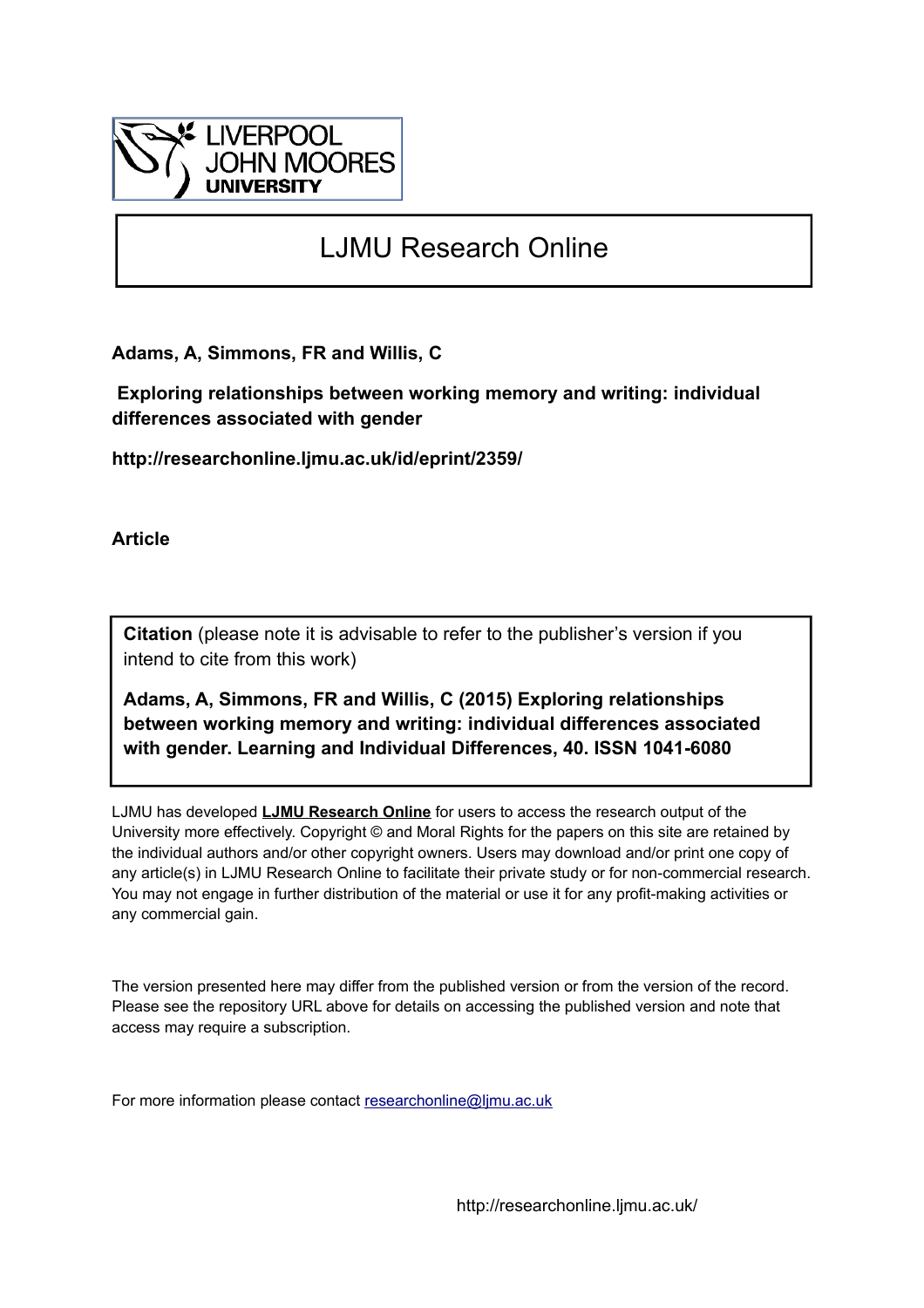#### Abstract

Gender differences in the relationships between working memory (short-term storage and combined storage and processing) in both the visuo-spatial and verbal domains and children's alphabet transcription and text writing abilities were investigated. Data from 81 children (43 males) aged between 5;2 to 8;5 revealed no significant group differences between boys and girls in working memory or writing performance. However, individual differences analyses demonstrated variation associated with age and gender in the memory skills underpinning writing. Regression analyses revealed that verbal short-term memory abilities predicted the alphabet transcription skills of boys but not girls. Although visuo-spatial short-term memory predicted writing quality in both genders, predictors of writing fluency differed with verbal working memory skills predicting boys' writing fluency and visuo-spatial short-term memory predicting writing fluency in girls. The need to consider gender differences more critically from the perspective of individual differences in cognitive skills underpinning writing development and the strategic application of these skills during writing is discussed.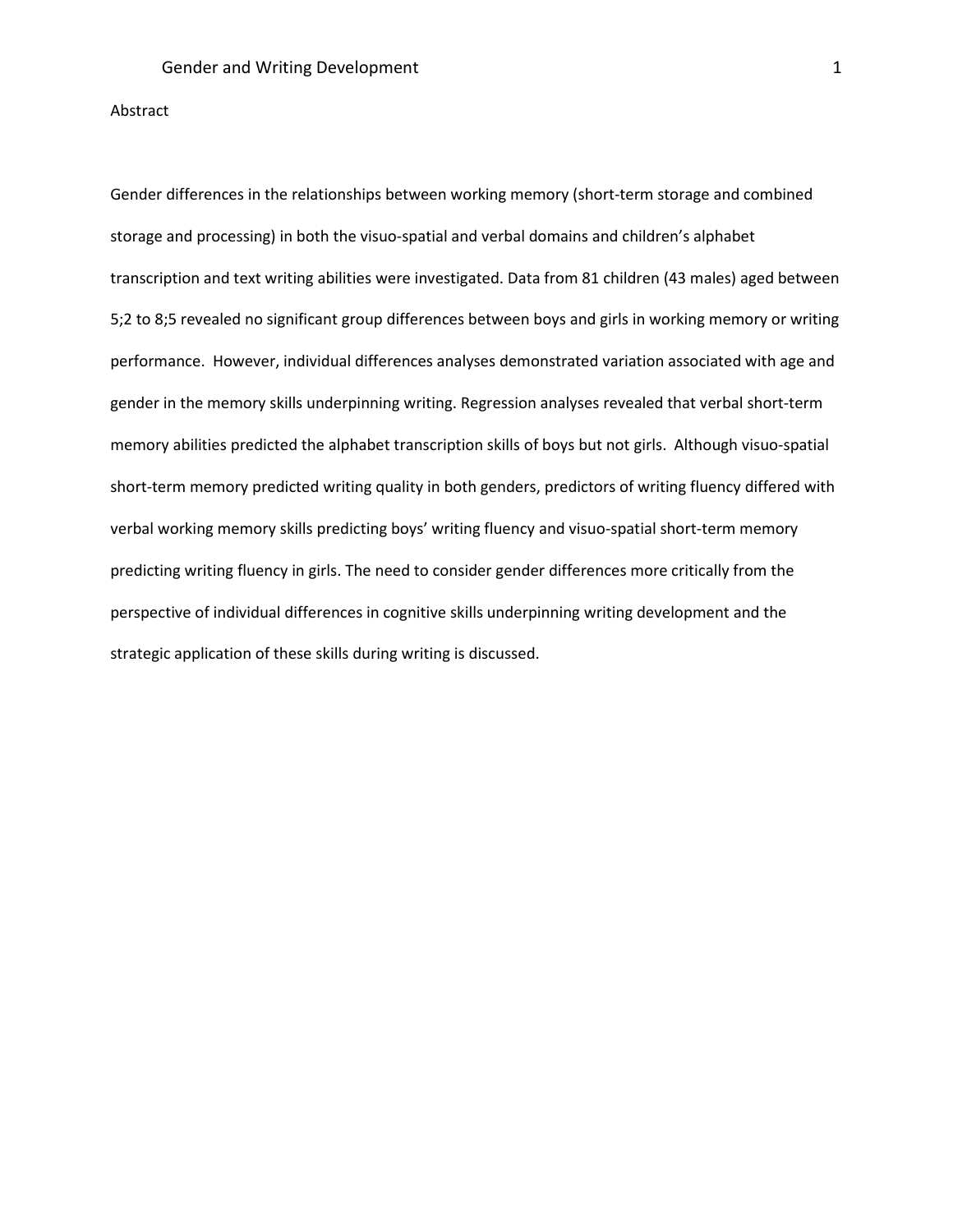#### 1. Introduction

Since the inception of the English National Curriculum, increasing standards in reading and mathematics have been reported, although writing appears more resistant to improvement (DfE, 2012). The poor writing performance of boys relative to girls has been raised as an issue of particular concern in the UK and elsewhere (Lee, 2013; Miller & McCardle, 2011; Ofsted, 2003) with a gap of some 15% - 19% in the proportion of boys leaving UK primary schools having attaining expected levels in writing (DCSF, 2010).

#### 1.1.Gender differences in writing development

Many factors have been proposed to underpin this gender divide; linguistic factors (Maccoby & Jacklin, 1974), attitudes towards writing (Knudson, 1995), motivation and self-efficacy (Klassen, 2002), teacher perceptions (Jones & Myhill, 2004) and individual differences in the cognitive skills underpinning writing. Within the latter context gender differences in writing have been investigated in detailed analyses of the writing product of factors proposed to support writing processes. Some studies report that girls produce text of a higher quality than boys. For example, Bourke & Adams (2011) found a significant advantage for girls at even the very earliest stages of writing development (aged 4-5 years) both when rated on a number of educationally relevant criteria and on the linguistic features of texts. Beard & Burrell (2010) assigning ordinal scores for ratings in categories such as purpose and organisation, grammar, spelling and handwriting to the texts of 9-10 year-old children also revealed a significant advantage for girls. Comparisons of the overall quality of the written product have not always identified gender differences though (Cameron, Lee, Webster, Munro, Hunt & Linton, 1995; Williams & Larkin, 2013). Moreover, even when gender differences in quality have been claimed it may be necessary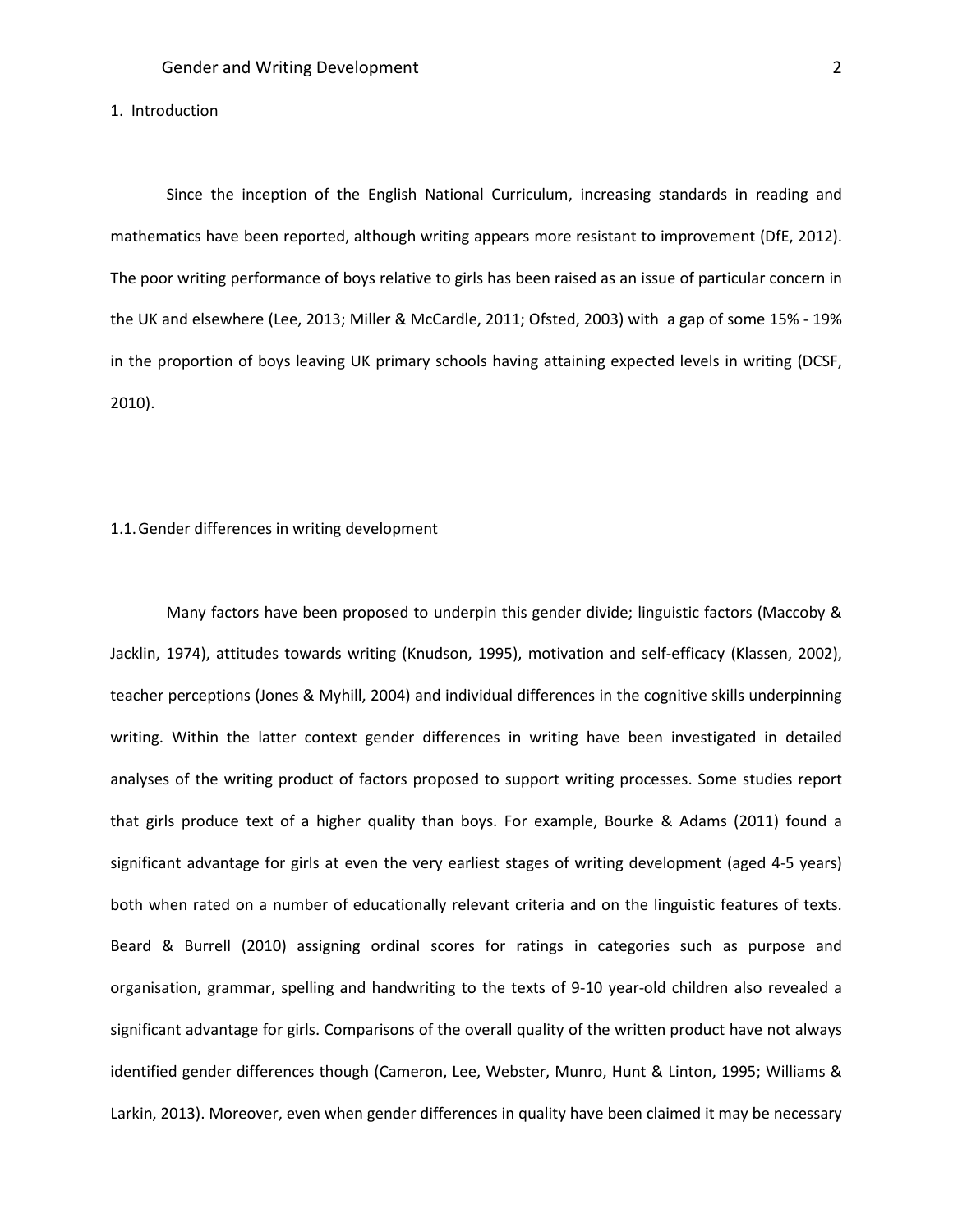to interpret these with caution. For example both Stainthorp and Rauf (2009) and Berninger and Fuller (1992) reported gender differences in writing quality although significant interactions between age and gender which were not explored suggested an inconsistent developmental pattern. It may be especially difficult to elucidate gender differences in writing at the level of the linguistic or textual features which characterise overall impressions of quality (Berman & Verhoeven, 2002). Jones and Myhill (2007) found gender differences graduated with increasing specificity of assessment from text level aspects of writing to sentence level features. Given such inconsistency further research examining the developmental pattern of gender differences in writing quality is certainly warranted.

Advantages for girls in writing fluency, the number of words produced within a given time limit, appear more reliably in the literature (Berninger & Fuller, 1992;Williams & Larkin, 2013) and it has been proposed that rather than difficulty composing the message boys may have particular problems with the mechanics of producing texts (Daly, 2003). Differences in handwriting fluency also have an impact on the quality of the text produced though (Connelly & Hurst, 2001). Berninger, Whitaker, Feng, Swanson and Abbott (1996) found higher ratings for the quality of girls' text content and organisation disappeared when compositional fluency was statistically controlled. Girls may automise lower level transcription skills earlier or more effectively than boys allowing them to focus on the later developing high-order composition skills which impact on perceptions of text quality (McCutchen, 1996). This account, based on the impact of working memory (WM) skills on writing, is consistent with more robust gender differences in writing fluency than writing quality.

#### 1.2. Working memory and writing development

Models of WM include short-term storage (STM) alongside attentional and skill co-ordination processes required to complete complex, everyday tasks (Baddeley, 2007; Engle, Tuholski, Laughlin &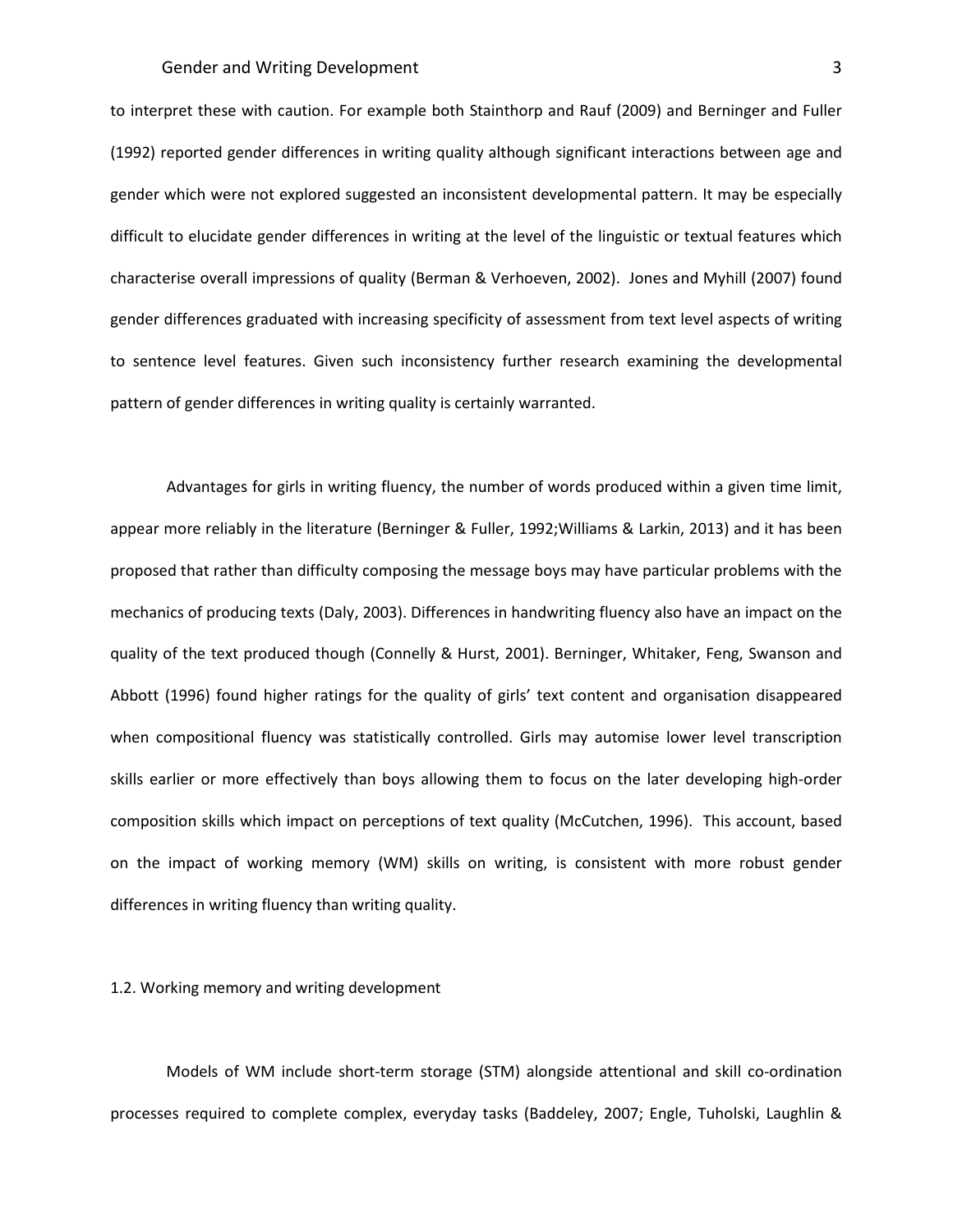Conway, 1999), although models differ in the extent to which these aspects are considered distinct (see Cowan, 2010; Miyake & Shah, 1999 for an overview). Writing is one such complex, resource demanding task, incorporating a spectrum of processes (e.g. generating ideas, translating these into linguistic forms to be transcribed) which together achieve the written product (Alamargot & Chanquoy, 2001). Research from a variety of WM perspectives has confirmed the important role WM plays in writing; in adults (Kellogg, Whiteford, Turner, Cahill & Mertens, 2013) in writing development (Bourke & Adams, 2010; McCutchen, Covill, Hoyne & Mildes, 1994; Swanson & Berninger, 1996) and writing disabilities (Berninger, 2009).

In the simple view of writing (Berninger, 2000) transcription skills (handwriting and spelling) and attentional processes which control the cognitive resources underpin text generation and composition with all processing being conducted within the capacity limitations of WM. As writing develops from mark making through the production of individual words then phrases to structured, coherent text (Berninger & Chanquoy, 2012) so the underlying cognitive processes are proposed to change (Berninger & Swanson, 1994). For novice writers transcribing orthographic symbols is considered to be a far more resource-demanding process than for experienced writers (Berninger, Yates, Cartright, Rutberg, Remy & Abbott, 1992). Unpractised transcription skills demanding more of the limited WM resources divert resources away from high-level composing skills (McCutchen, 1996). Using structural equation modelling Wagner, Puranik, Foorman, Foster, Wilson, Tschinkel and Kantor (2011) confirmed this distinction of text quality from productivity and handwriting fluency in the elementary/primary grades. How the storage and attentional control features within WM may impact upon these different aspects of writing has also been explored. Differential relationships have been identified between WM capacity and compositional fluency and quality (Berninger, Yates et al., 1992), between text generation and transcription and verbal WM capacity versus STM (Swanson & Berninger, 1996) and between writing performance and STM and WM in both the visual and verbal domains (Vanderberg & Swanson, 2007). However, these studies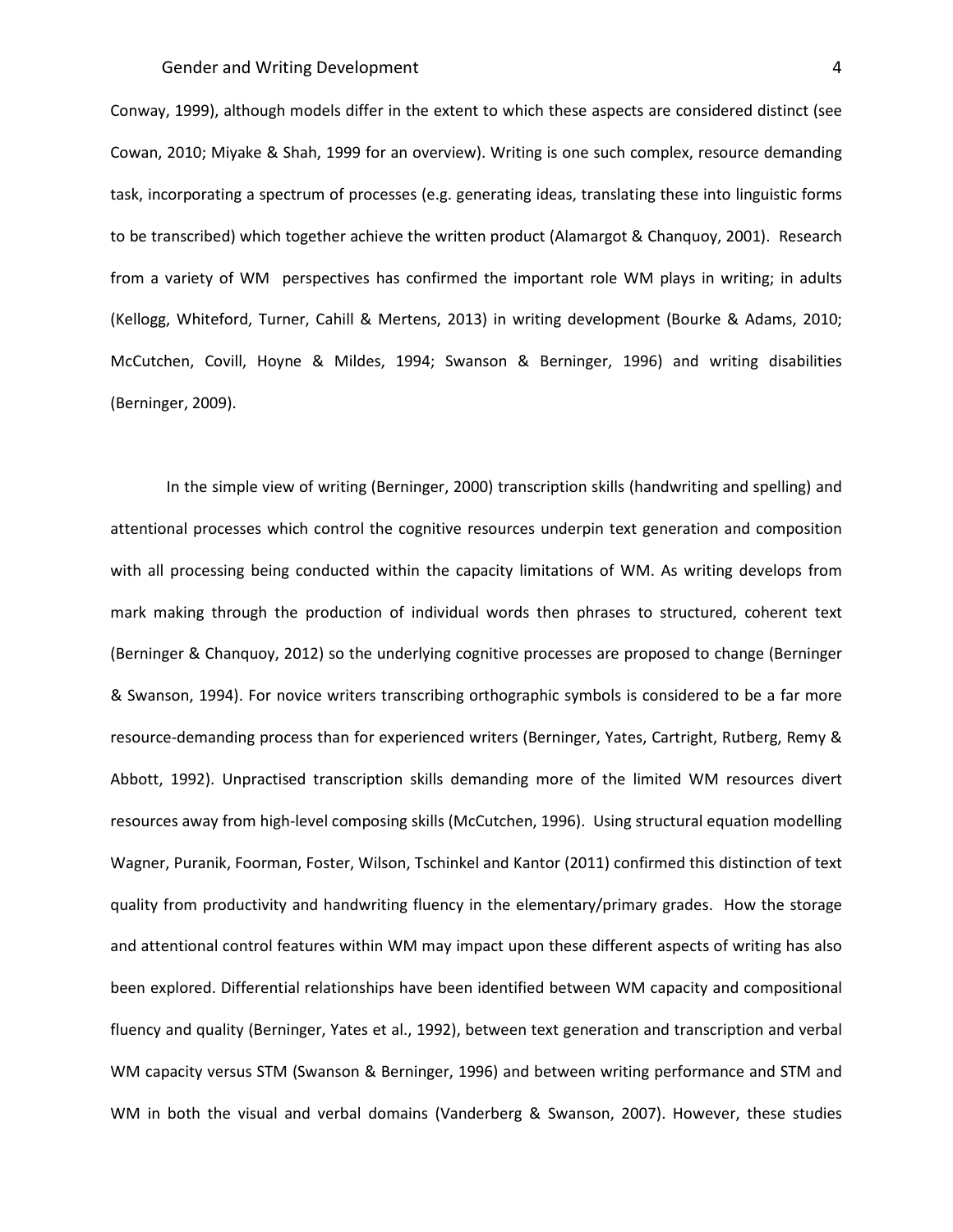examined the writing of children at very different stages of development and since associations between memory and writing vary depending on the writer's age and skill (Bourdin & Fayol, 1994) a complete developmental account, incorporating both storage and WM capacity in the visual and verbal domains has yet to be fully determined. The present study aims to identify the extent to which STM and WM in the visuo-spatial and verbal domains are associated with writing quality, writing fluency and basic transcription skills in the very early stages of writing.

#### 1.3.Working memory, gender & writing

Surprisingly little evidence has examined whether differences in WM resources are able to account for variation in the development of writing across gender. Perhaps since gender differences in WM have generally neither been examined nor identified (Bourke & Adams, 2011; Pickering & Gathercole, 2001) they might seem an unpromising explanation of gender differences in writing despite their accepted role in developmental and individual differences accounts of writing abilities (Swanson & Berninger, 1996). A resolution to this paradox is not aided by the fact that the few published studies considering whether memory abilities might underpin gender differences in writing have provided equivocal evidence. Berninger, Neilsen, Abbott, Wijsman and Raskind (2008) found in children with dyslexia that the poorer writing skills of boys were accompanied by poorer verbal WM. In contrast, although in much younger children (aged between 4-5 years), Bourke & Adams (2011) found that gender differences in writing were not accompanied by differences in WM. The situation may, however, be more complex than gender differences in writing arising from directly comparable differences in WM. It may be the application of available resources to support writing which differs between boys and girls.

Gender differences in the application of cognitive skills to tasks such as reading (Johnston & Thompson, 1989), mathematics (Carr & Davies, 2001) and writing (Berninger et al., 2008) have been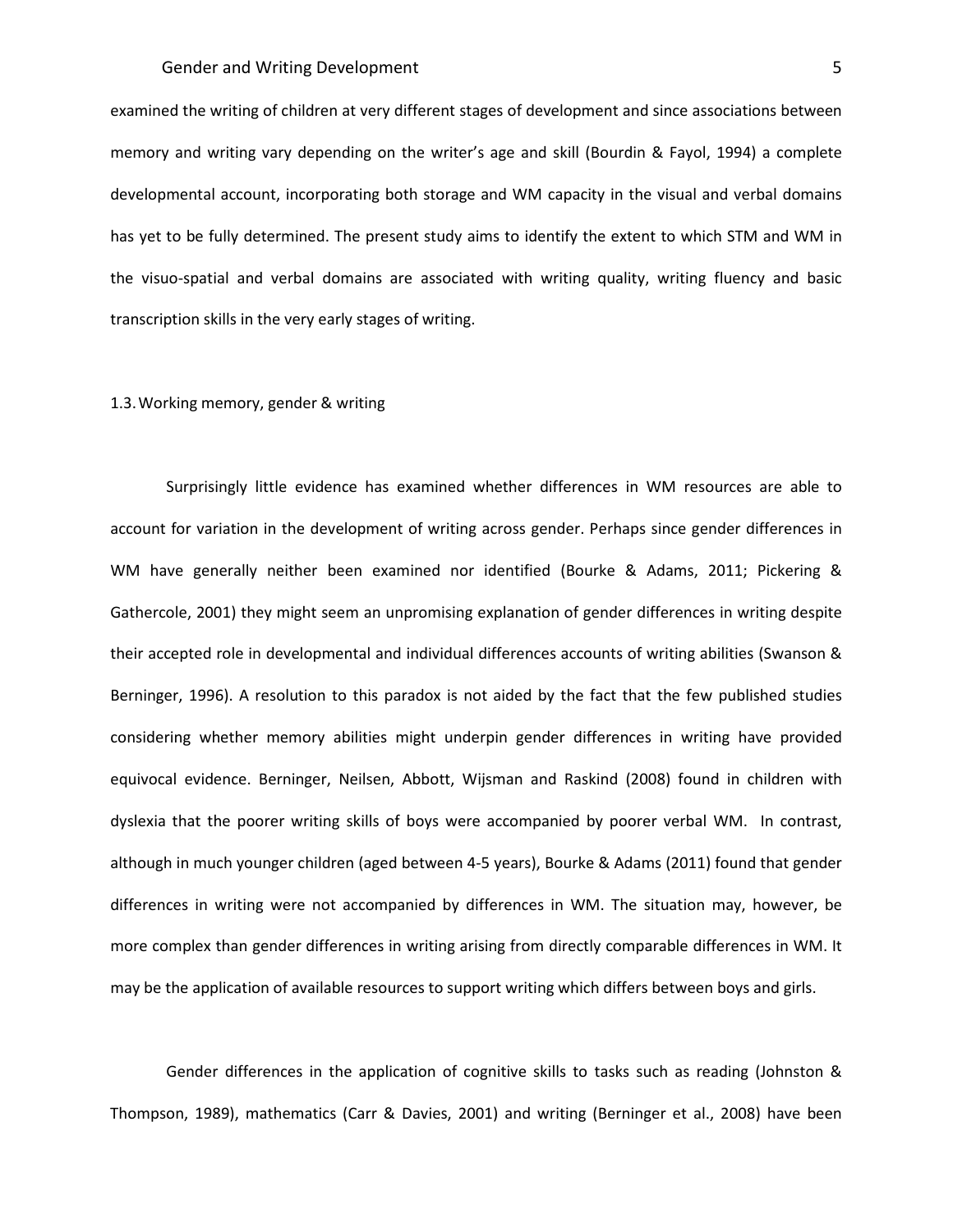## Gender and Writing Development 6 and 5 and 6 and 6 and 6 and 6 and 6 and 6 and 6 and 6 and 6 and 6 and 6 and 6  $\frac{1}{2}$

identified. Such differences are usually interpreted within Siegler's (1996) overlapping waves model which proposes that the strategy an individual applies will be determined by their knowledge, their ability to apply the strategy and the demands of the task. Crucially strategy differences do not always translate to perceptions of task ability. Thompson (1987) found boys relied on a phonological reading strategy more than girls even when overall reading ability did not differ. Thus even in the presence of comparable WM skills and indeed writing ability girls and boys may differ in the way these skills are applied to support the writing process.

#### 1.4. The present study

The extent to which memory processes are able to explain individual differences in writing both across and within gender is examined, addressing a number of related questions. First, are different aspects of memory related to writing fluency and quality measures? Measures of both storage (STM) and storage and processing reflecting WM capacity (WM) in both the verbal and the visual-spatial domains will be assessed (Conway, Cowan, Bunting, Therriault & Minkff, 2002). Second, are gender differences evident in all aspects of writing performance? Both writing quality and two measures of writing production, alphabet transcription and the number of words in the text (writing fluency*)* were analysed separately. This was to reflect debate regarding the distinction of text length from writing quality (Jewell & Malecki, 2005), the extent to which handwriting execution might be discriminated from writing fluency generally (Sumner, Connelly & Barnett, 2014) and their specific relationships with verbal STM (Adams, Simmons, Willis & Porter, 2013). Third, are the relationships between memory and writing consistent across genders? Individual differences in the facility to support specific writing processes with particular memory skills may differentiate the performance of boys from girls.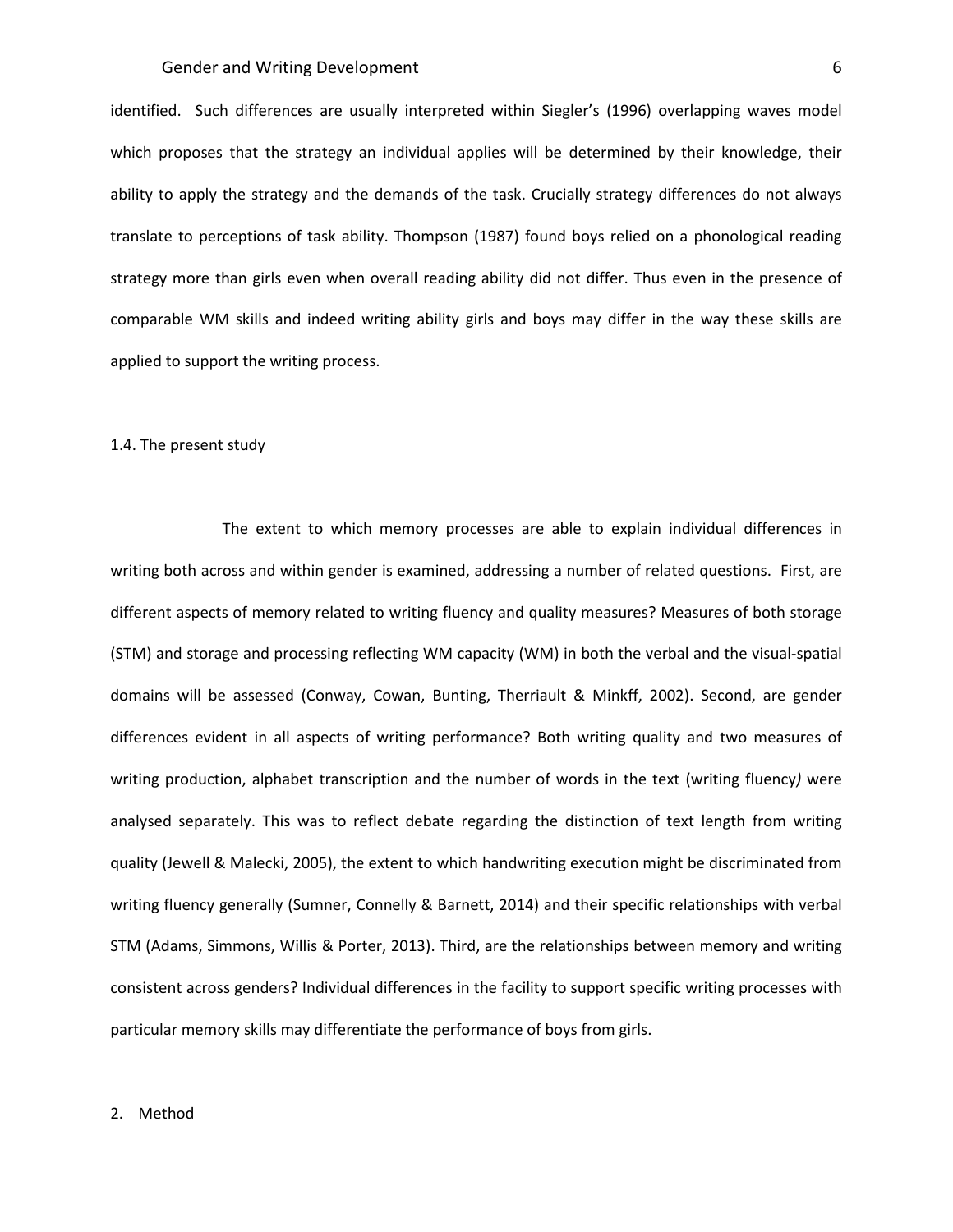#### 2.1 Participants

Ninety children from Years 1 and 3 were recruited from six schools in North West England. Nine children who had English as a second language were excluded from the analyses. This resulted in a subsample of 81 children (43 males) ranging in age from 5;2 to 8;5 years. As an indication of socioeconomic status, the proportion of children eligible for free school meals at the participating schools ranged from 7.4% - 53.4% (mean 24.1% SD = 17.34) comparable to the national average of 19.3%.

#### 2.2. Working memory measures

Six assessments representing two tasks for each memory component from the Automated Working Memory Assessment battery (AWMA, Alloway, 2007) a computer-based assessment were administered. For all tasks practice trials of two or three items with feedback were presented followed by six trials at each level of difficulty (block). If successful on the first four trials in a block credit was given for the remaining trials and the level of difficulty of the next block increased by one item. If unsuccessful on four or more trials in a block testing ceased for that task.

## 2.2.1. Visuo-spatial short-term memory (VSSTM)

*Mazes Memory*: the child is shown a route through a maze which they must retrace from memory onto a blank maze. The number of correctly traced routes is reported. *Block Recall*: the child watches an image of a series of blocks being tapped which they must replicate. The total number of correctly recalled sequences (correct blocks in the correct order) is reported.

## 2.2.2. Verbal short-term memory (VSTM)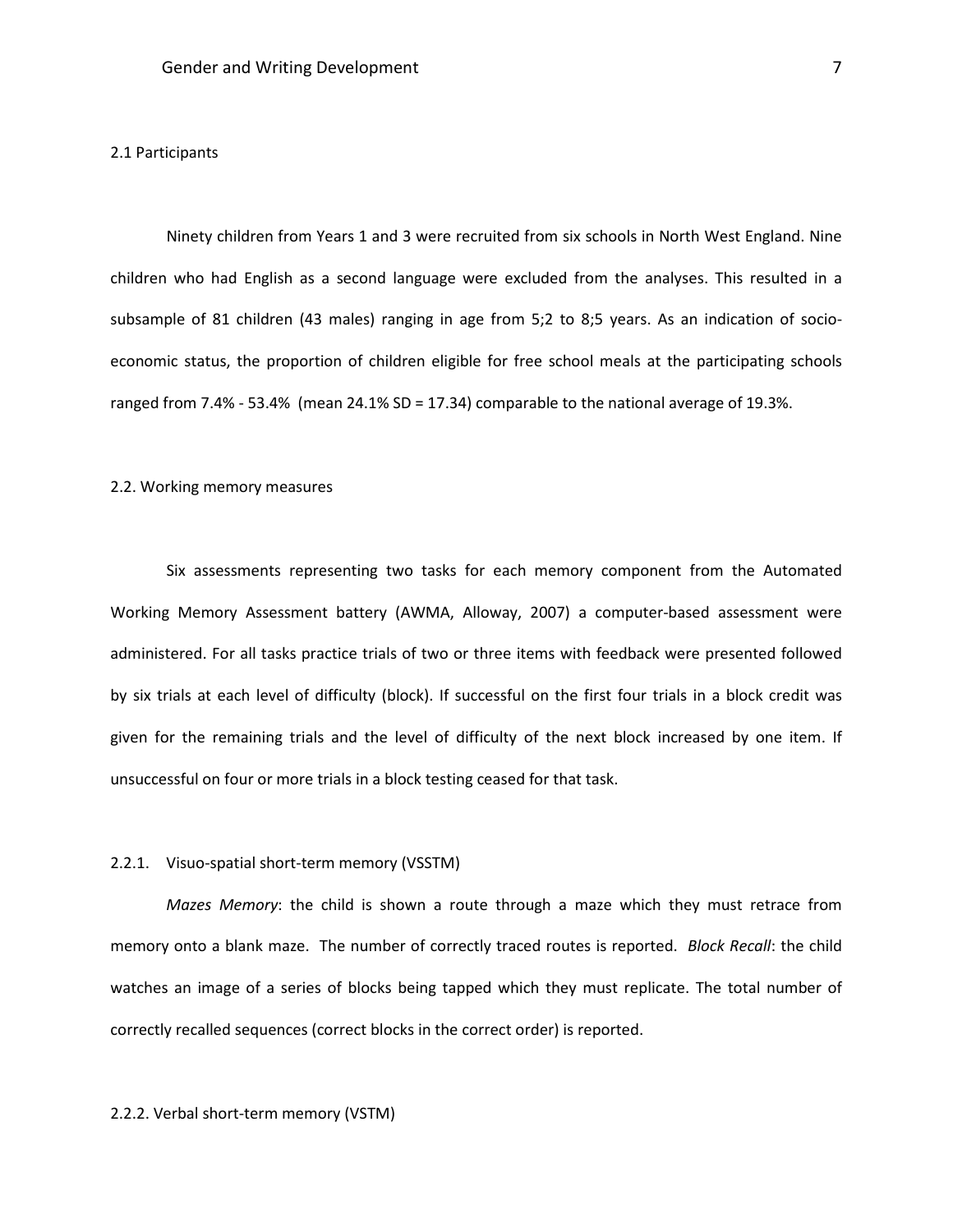*Word Recall*: the child listens to a sequence of semantically unrelated words and is asked to recall them. *Non-word Recall*: follows the same procedure with pseudoword stimuli. For both assessments the total number of lists recalling the correct word/nonwords in the correct order is reported.

#### 2.2.3. Visuo-spatial working memory (VSWM)

*Odd-one-out*: the child views an array of three shapes and points to the odd one. Initially only one array is presented with the number of arrays increasing in later items. After the array or arrays have been presented the child must recall the position of the odd shapes in each of the arrays by pointing to one of three possible on-screen locations, representing the order in which they appeared. An item is considered correct if the child recalls the correct position or positions of the odd shapes in each array in the correct order. The raw score is the total number of items correctly recalled. *Spatial Recall*: the child views pairs of shapes where the shape on the right has a red dot within it. This shape is either in the same orientation as the shape on the left, or it has been rotated. After viewing each pair of shapes the child has to say whether the shape on the right is the same or opposite to the shape on the left and also remember the position of the red dot. At the end of a trial (a series of arrays or array) the child is presented with three possible positions for the location of each of the red dots and is asked to recall the correct position for each in the order in which they were presented. The number of correctly recalled sequences of red dot locations is scored. All participants were given the extended practice session for this test which included training on the concept of 'opposite'.

#### 2.2.4. Verbal working memory (VWM)

*Listening Recall*: the child judges whether a presented sentence is true or false also retaining the final word of the sentence. Initially only one sentence is presented, with the number of sentences increasing in later items. An item is considered correct if the sentence-final word or words are recalled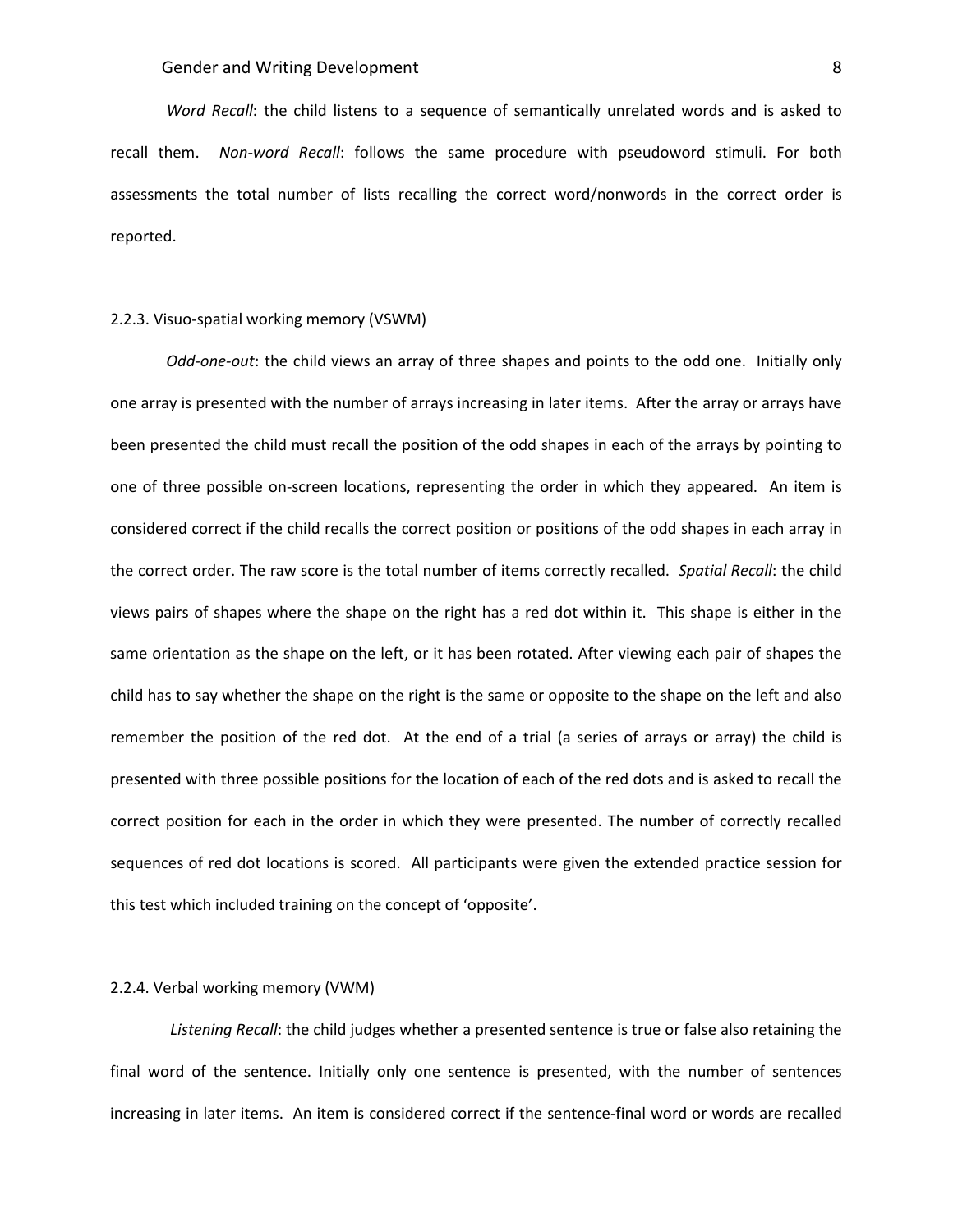## Gender and Writing Development and Senator 19 and 2008 19 and 2008 19 and 2008 19 and 2008 19 and 2008 19 and 20

in the correct order, with the raw score being the total number of correctly recalled items. *Backward Digit Recall*: the child listens to a sequence of digits and recalls them in reverse order. An item was scored correct if the child repeated the correct digits in a reversed temporal order. The number of correctly recalled sequences is scored.

#### 2.3. Writing skill measures

#### 2.3.1. Alphabet Transcription

*Alphabet transcription* provided a measure of orthographic-motor integration (Chistensen, 2004) independent of spelling or text construction (Sumner, Connelly & Barnett, 2013). Adopting the procedure from the Wechsler Individual Achievement Test (WIAT-II <sup>uk</sup>, Wechsler, 2005) children were presented with a sheet of lined paper, which included the initial letter of the alphabet in lower-case, on which to write, and asked to continue writing the alphabet in lower-case for 30 seconds. The number of unambiguous lower-case letters produced (excluding repetitions of the initial letter, upper-case letters, and letter reversals) was recorded. Inter-rater reliability was calculated on 15% of the sample using blind marking by a second scorer. The correlation between the two raters was *r* = .93, *p*<.001.

## 2.3.2. Writing fluency and quality

A picture prompt of a line drawing showing a dog and a frog playing with a ball initiated text generation. The children were asked to write for five minutes about the picture and given a warning with one minute remaining. For children in these school grades this is a common procedure and appropriate time scale for curriculum-based assessments with performance related to standardised writing assessment tools (see McMaster & Espin, 2007 for a review).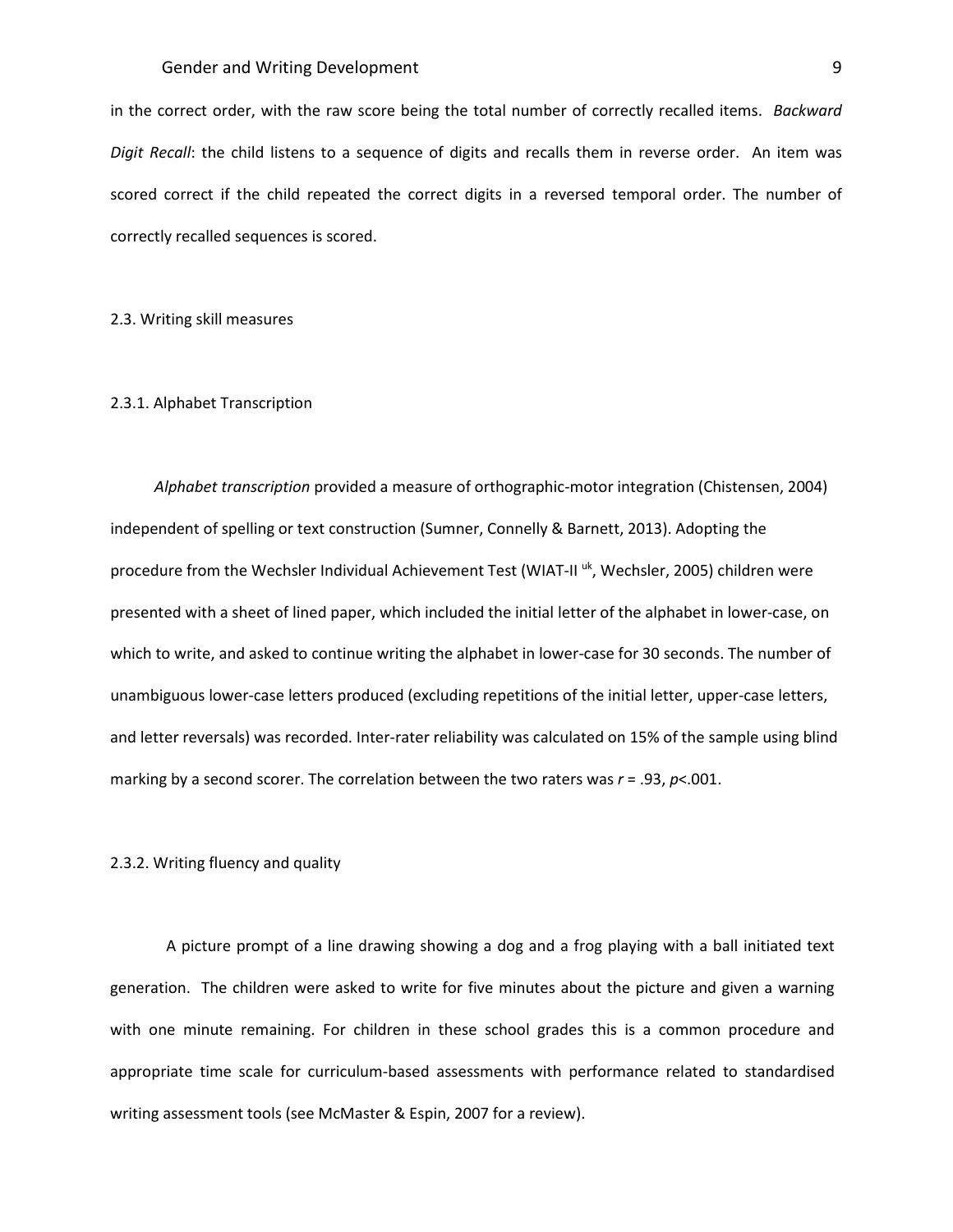#### 2.3.2.1. Writing fluency

Appraisal of the number of words in the text followed the method of Kim, Al Otaiba, Puranik, Folsom, Greulich & Wagner, 2011 and was recorded as the number of real words discernible as a sequence of one or more letters delineated by spaces, which although not necessarily correctly spelled, were recognisable in the context of the child's writing. Random strings of letters not discernible as a word were not counted. The inter-rater reliability (15% of sample) for this measure was very good, *r* = .99 *p* <.001.

## 2.3.2.2. Writing quality

Writing quality was assessed using *The Big Writing Criterion Scale* (BWCS, Wilson, 2012). This scale assesses a range of aspects of writing closely aligned with the achievement criteria of Assessing Pupils' Progress (DCSF, 2009). The advantage of this tool is its close association with the teaching and progression of writing skills in schools, the arena within which gender differences are most vociferously claimed. Five assessment foci were measured. *Mark Making* captures early attempts at writing awarding credit for progress made before discernible words are produced. *Composition and Effect* assesses the use of vocabulary and voice, for example introducing adjectives for detail or audience awareness. *Structure and Organisation* assesses the ability to sequence information and use connectives. *Sentence Structure and Punctuation* assesses the use of correct and more sophisticated grammar and punctuation. *Spelling* assesses the accurate spelling of mono- or polysyllabic words. Each child's text was evaluated against these criteria (with the exception of 24 criteria which could not be applied e.g. because assessment required comparison across a range of texts). The total number of assessment criteria achieved was summed. Reliability for the 15% sample evaluated by the two raters was *r* = .93 *p* <.001.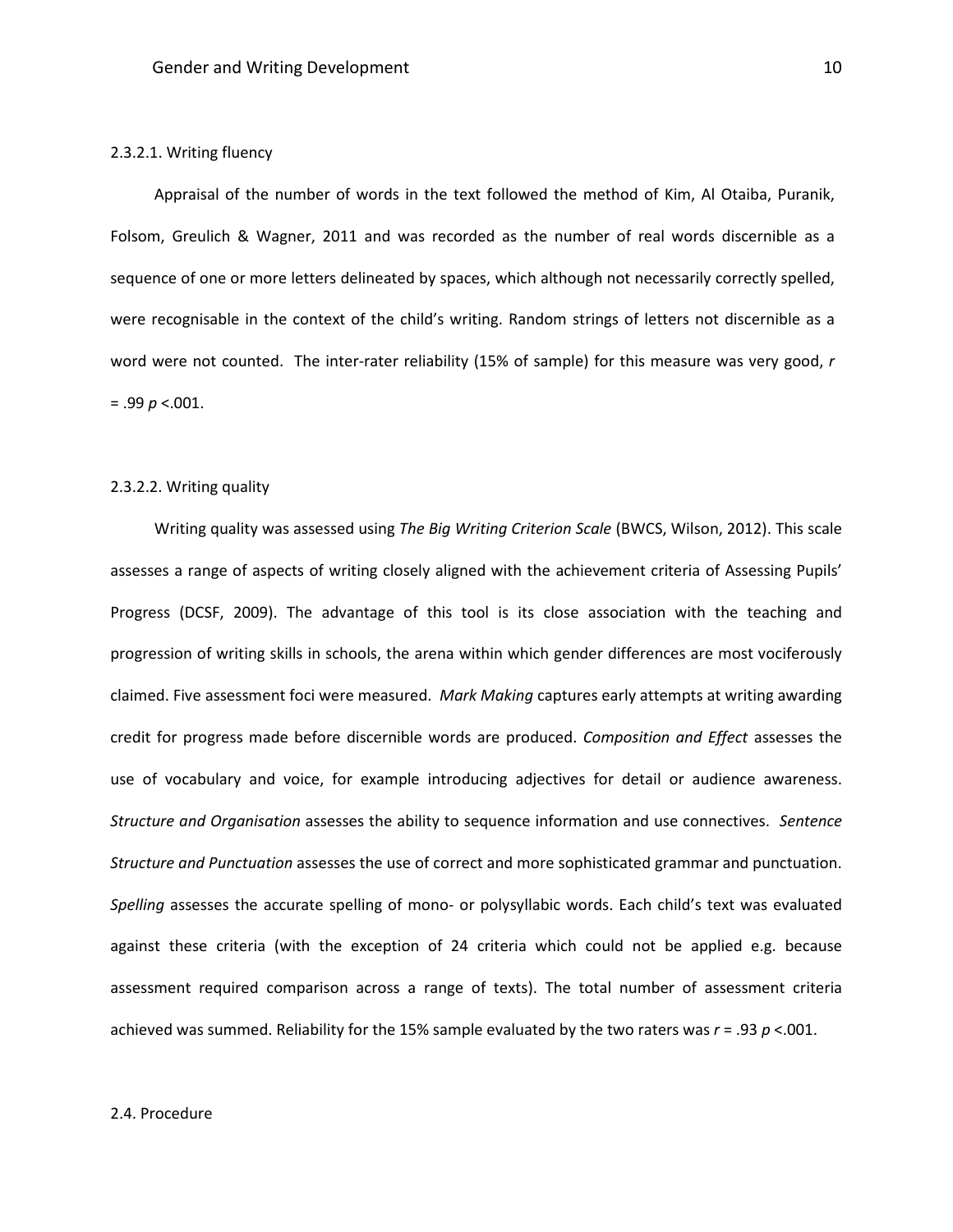Every child participated in four assessment sessions each lasting 30 minutes. The first three sessions were conducted individually in a quiet area of the school. The first comprised the *Mazes Memory, Word Recall* and *Odd-one-out* tasks, the second the *Block Recall*, *Non-word Recall,* and *Listening Recall* and the third *Spatial Recall* and *Backward Digit Recall*. The alphabet transcription task and the picture prompt writing task were presented in a final small group session.

# 3. Results

# 3.1. Descriptive statistics

The descriptive data in relation to each year group and for each gender are presented in Table 1. Within the whole sample all variables were normally distributed with the exception of writing fluency (kurtosis = 2.79), *Mark Making* and *Sentence Structure and Punctuation* (kurtosis = 3.39 and 3.05 respectively), although the total *BWCS* was normally distributed.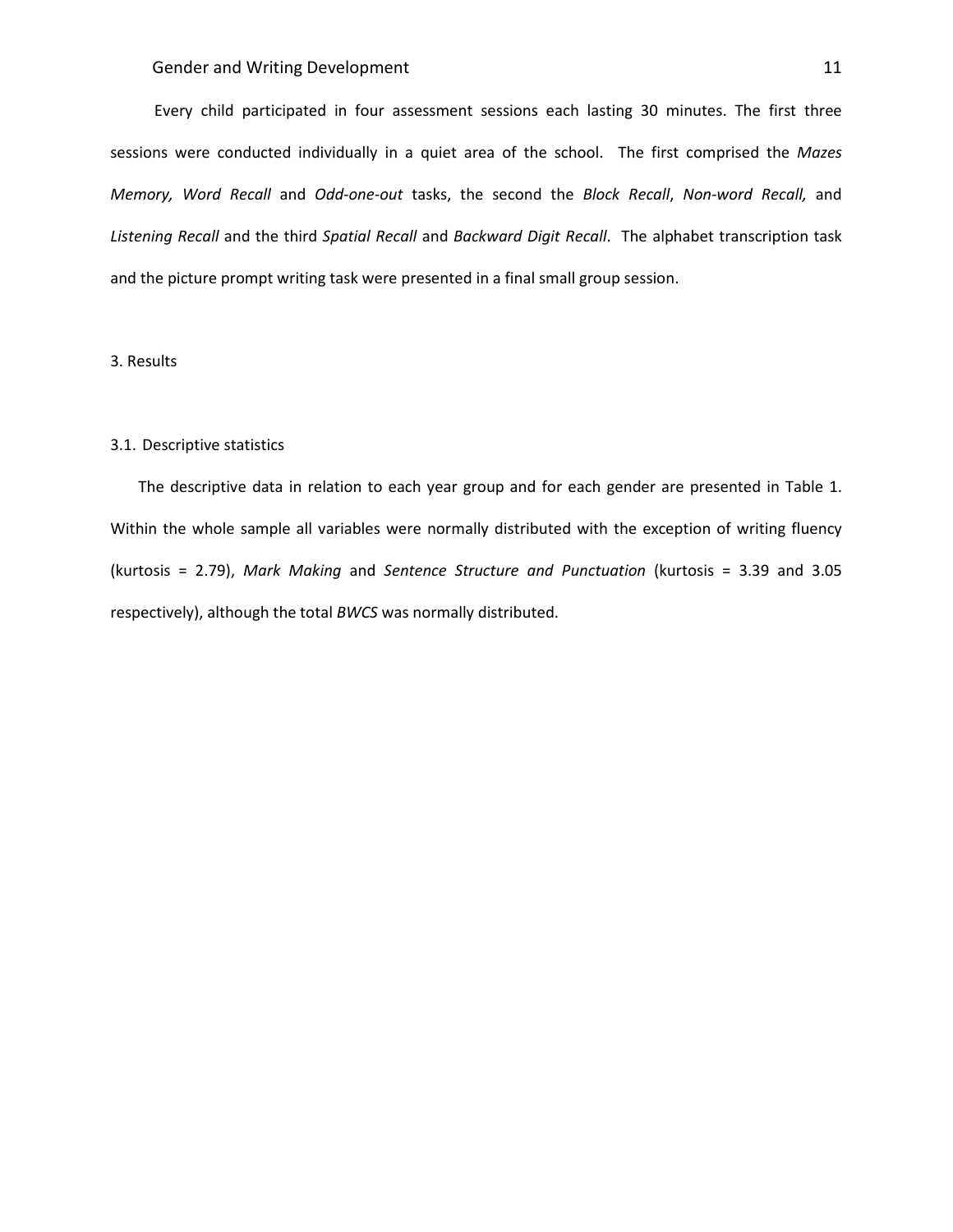|                           | Year 1       | Male Yr1     | Female Yr1   | Year 3         | Male Yr3       | Female Yr3     |
|---------------------------|--------------|--------------|--------------|----------------|----------------|----------------|
|                           | $(n = 42)$   | $(n = 21)$   | $(n = 21)$   | $(n = 39)$     | $(n = 22)$     | $(n = 17)$     |
| Measure                   | Mean (SD)    | Mean (SD)    | Mean (SD)    | Mean (SD)      | Mean (SD)      | Mean (SD)      |
| Age                       | 69.14 (3.37) |              |              | 94.46 (4.04)   |                |                |
| Visuo-spatial STM         |              |              |              |                |                |                |
| Mazes memory              | 9.83(6.41)   | 10.19 (6.78) | 9.48(6.16)   | 15.90 (5.04)   | 16.73 (5.66)   | 14.82 (4.00)   |
| <b>Block recall</b>       | 14.33 (3.31) | 14.48 (3.23) | 14.19 (3.46) | 18.85 (4.17)   | 19.27 (3.92)   | 18.29 (4.54)   |
| Verbal STM                |              |              |              |                |                |                |
| Word recall               | 16.90 (3.77) | 16.33 (2.61) | 17.48 (4.64) | 18.23(3.98)    | 18.18 (4.33)   | 18.29 (3.60)   |
| Non-word recall           | 14.69 (3.23) | 14.81 (2.77) | 14.57 (3.71) | 16.36 (4.28)   | 16.41 (3.91)   | 16.29 (4.83)   |
| Visuo-spatial WM          |              |              |              |                |                |                |
| Odd-one-out               | 11.81 (3.58) | 11.71 (4.23) | 11.90 (2.88) | 13.15 (3.58)   | 12.64 (2.72)   | 13.82 (4.46)   |
| Spatial recall            | 7.52(4.09)   | 6.24(4.24)   | 8.81(3.59)   | 10.49(5.16)    | 9.68(4.63)     | 11.53 (5.76)   |
| VerbalWM                  |              |              |              |                |                |                |
| Listening recall          | 6.83(2.58)   | 5.95(2.29)   | 7.71(2.61)   | 9.13(2.60)     | 9.32(2.19)     | 8.88 (3.10)    |
| Backward digit recall     | 8.05(2.90)   | 7.43 (3.32)  | 8.67(2.33)   | 10.28 (2.95)   | 10.64 (2.44)   | 9.82(3.52)     |
|                           |              |              |              |                |                |                |
| Writing                   |              |              |              |                |                |                |
| Alphabet transcription    | 6.33(3.57)   | 5.76(3.42)   | 6.90(3.71)   | $9.11(7.65)^1$ | $9.33(8.89)^2$ | $8.80(5.75)^3$ |
| Writing fluency           | 11.90 (7.86) | 10.52 (8.51) | 13.29 (7.09) | 52.54(24.77)   | 52.54 (24.94)  | 52.53 (25.33)  |
|                           |              |              |              |                |                |                |
| Writing quality           |              |              |              |                |                |                |
| <b>BW</b> - Mark Making   | 6.86(1.85)   | 6.48(2.34)   | 7.24(1.14)   | 8.97 (1.09)    | 8.82(1.05)     | 9.18(1.13)     |
| (MM)                      |              |              |              |                |                |                |
| <b>BW</b> - Composition & | 2.98(3.09)   | 2.19(2.85)   | 3.76(3.18)   | 9.90(3.30)     | 9.91(3.02)     | 9.88 (3.72)    |
| effect (C&E)              |              |              |              |                |                |                |
| BW - Structure &          | 0.50(1.04)   | 0.52(1.17)   | 0.48(0.93)   | 4.23(2.41)     | 3.95 (1.96)    | 4.59 (2.92)    |
| Organisation (SO)         |              |              |              |                |                |                |
| BW - Sent. Structure &    | 1.00(1.08)   | 0.67(1.06)   | 1.33(1.02)   | 4.15(2.38)     | 3.77(2.20)     | 4.65(2.57)     |
| Punctuation (SSP)         |              |              |              |                |                |                |
| BW-Spelling               | 3.38(2.55)   | 2.48(2.71)   | 4.29 (2.05)  | 6.49(1.12)     | 6.50(1.14)     | 6.47(1.12)     |
| <b>BW-Total</b>           | 13.88 (7.55) | 11.81 (8.12) | 15.95 (6.48) | 29.92 (6.87)   | 29.32 (6.10)   | 30.71 (7.89)   |

Table 1: Descriptive Statistics as a function of year group and gender

 $1. n = 36$ 

<sup>2.</sup>  $n = 21$ 

 $3. n = 15$ 

Test-retest reliability correlation coefficients for the memory measures are as follows (Alloway, 2007); Mazes memory .86, Block recall .90, Word recall .83, Non-word recall .69, Odd-one-out .88, Spatial recall .79, Listening recall .88, Backward digit recall .86.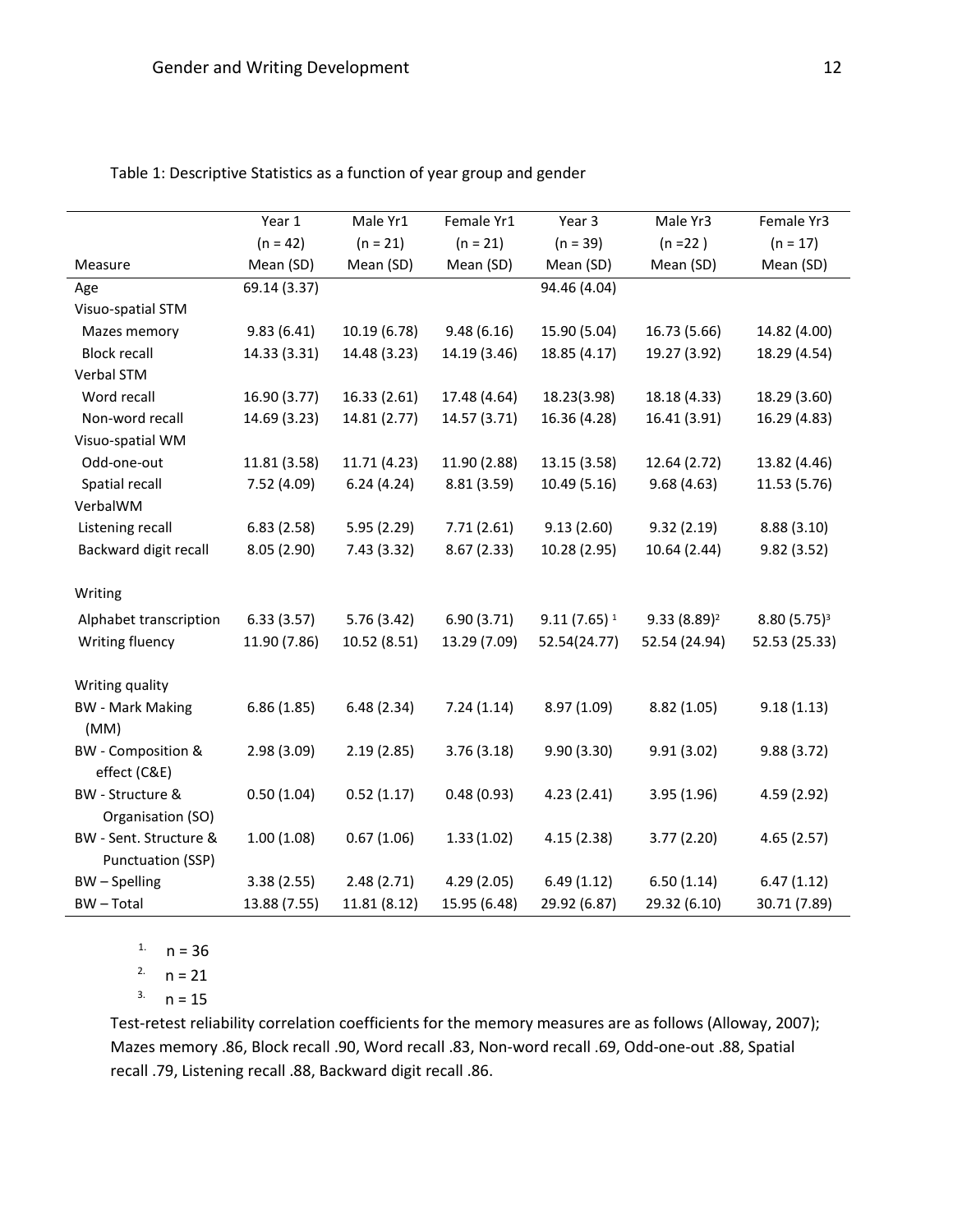#### 3.1.1. Composite measures of memory assessments and writing quality

To reduce the influence of task-specific variance principal component analyses were conducted to create composite variables as follows; VSSTM comprised *Block Recall* and *Mazes Memory*; VSTM, *Word* and *Nonword Recall*; VSWM, *Odd-one-out* and *Spatial Recall* and VWM, *Listening Recall* and *Backward Digit Recall.*

|                               | Correlation between tasks | Bartlett's Test of Sphericity | Variance explained |
|-------------------------------|---------------------------|-------------------------------|--------------------|
| <b>VSSTM</b>                  | $.504$ **                 | $\chi^2(1) = 23.01$ **        | 75.2%              |
| <b>VSTM</b>                   | $.310**$                  | $\chi^2(1) = 7.91$ *          | 65.5%              |
| <b>VSWM</b>                   | $.428**$                  | $\chi^2(1) = 15.85$ **        | 71.4%              |
| <b>VWM</b>                    | $.430**$                  | $\chi^2(1) = 16.07$ **        | 71.6%              |
| <b>Writing Quality (BWCS)</b> | $.607 - .886$ **          | $\chi^2(1) = 412.22**$        | 80.6%              |

Note: For all memory variables Kaiser-Meyer-Olkin = .50. For writing quality KMO = .832 (both adequate according to Kaiser, 1974). \* *p* < .005 \*\* *p* <.001

The composite measure of writing quality comprised each of the five indices from *BWCS*. Summary statistics for the PCAs (see Table 2) indicated that all assumptions were satisfied.

#### 3.1.2. Gender and age effects

Gender and age differences in alphabet transcription, writing fluency and writing quality were explored using a series of ANOVAs. A significant effect of year group on alphabet transcription was identified, *F*(1,74) = 4.13, *p* < .05, *η<sup>p</sup> <sup>2</sup>* = .053, but no significant effect of gender, *F*(1,74) = .05, *p* > .05, *η<sup>p</sup> 2* = .001. No significant interaction was identified *F*(1,74) = .39, *p* > .05, *η<sup>p</sup> <sup>2</sup>* = .005. There was also a significant effect of year group on writing fluency, *F*(1,77) = 98.87, *p* < .001, *η<sup>p</sup> <sup>2</sup>* = .562, but again no significant effect of gender, F(1,77) = 0.11,  $p > 0.05$   $\eta_p^2$  = .001 and no significant interaction, F(1,77) = 0.12, p >.05,  $\eta_p^2$  = .001. A significant effect of year group on writing quality was identified,  $F(1,77)$  =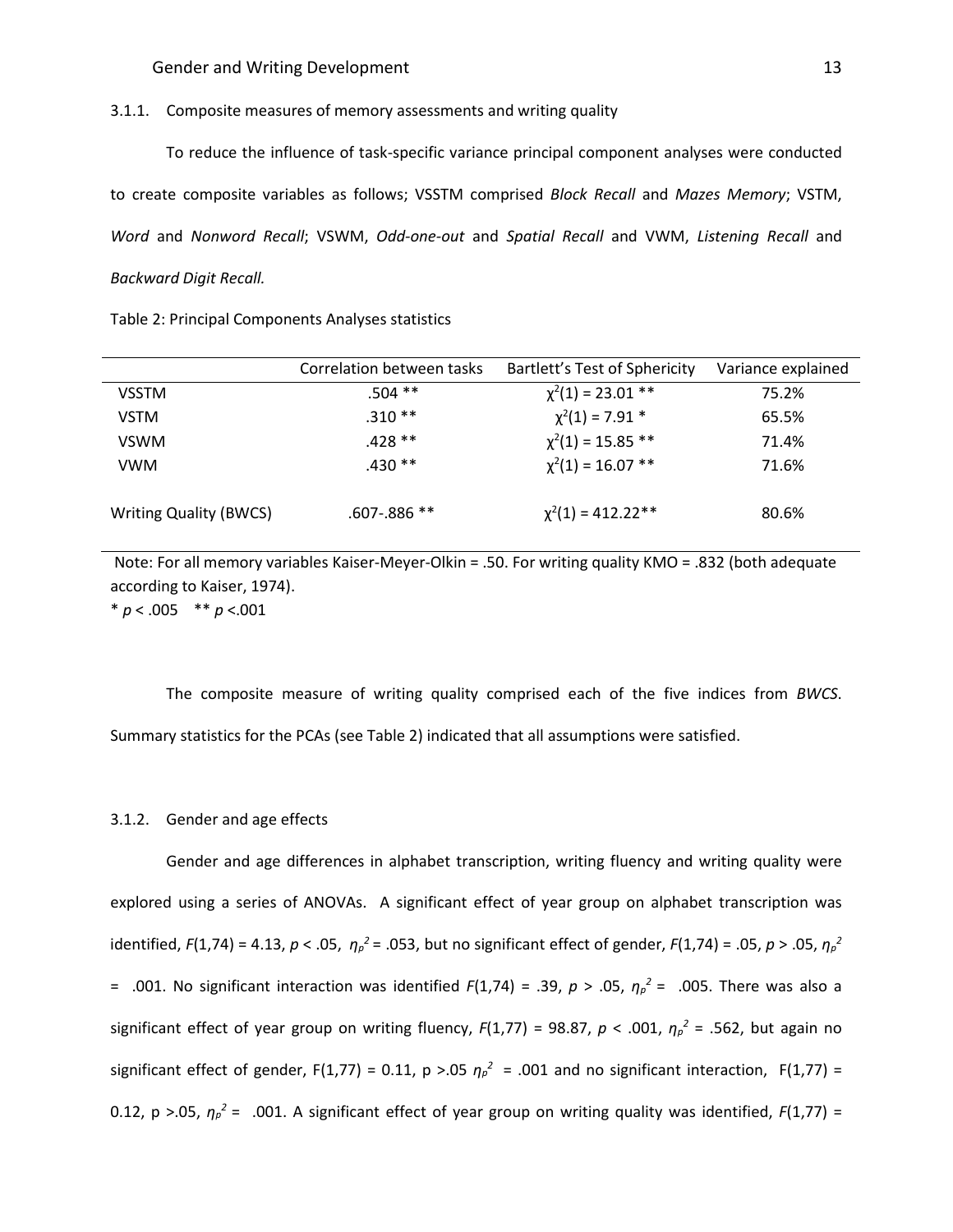97.81, *p* < .001, *η<sup>p</sup> <sup>2</sup>* = .560. The effect of gender on writing quality just failed to reach traditional levels of significance,  $F(1,77) = 3.39$ ,  $p = .069$ ,  $\eta_p^2 = .042$ . There was no significant interaction between these variables,  $F(1,77) = .49$ ,  $p > .05$ ,  $\eta_p^2 = .006$ . In this sample therefore gender differences in writing were not identified. MANOVA explored age and gender differences in each of the measures of memory. Using Pillai's trace a significant effect of year group was identified, *F*(4, 74)= 9.93, *p* < . 001, although the effect of gender just failed to reach significance, *F*(4, 121)= 2.23, *p* = .07 with univariate analyses showing that this pattern was consistent for all the memory measures. Partial eta squared values for year group ranged from .058 (VSTM) to .319 (VSSTM) and for gender from .001 (VSTM) to .040 (VSWM).

#### 3.1.3. Relationships between memory and writing

The relationships between memory and writing were initially evaluated through bivariate correlations for the whole sample, within gender and within age (see Table 3). Distinctive patterns in the correlations across age and gender are noted below.

## 3.1.3.1. Patterns across year group

Although the relationship between alphabet transcription and VSSTM, VSTM and VWM remain constant across year group the non-significant relationship with VSWM in the whole sample masks a significant relationship at Year 1. Fisher's *r* – *z* transformation (1-tailed) confirmed that only these latter correlation coefficients were significantly different, *z* = 2.71, *p* <.01. Significant associations between written fluency and STM and WM in the whole sample were replicated in Year 1 with the exception of the relationship with VSTM. In contrast writing fluency was not significantly associated with any of the memory measures in Year 3. Significant associations between writing quality and memory identified in the whole sample were maintained across both year groups for all memory measures other than VSTM which failed to reach significance for either year group.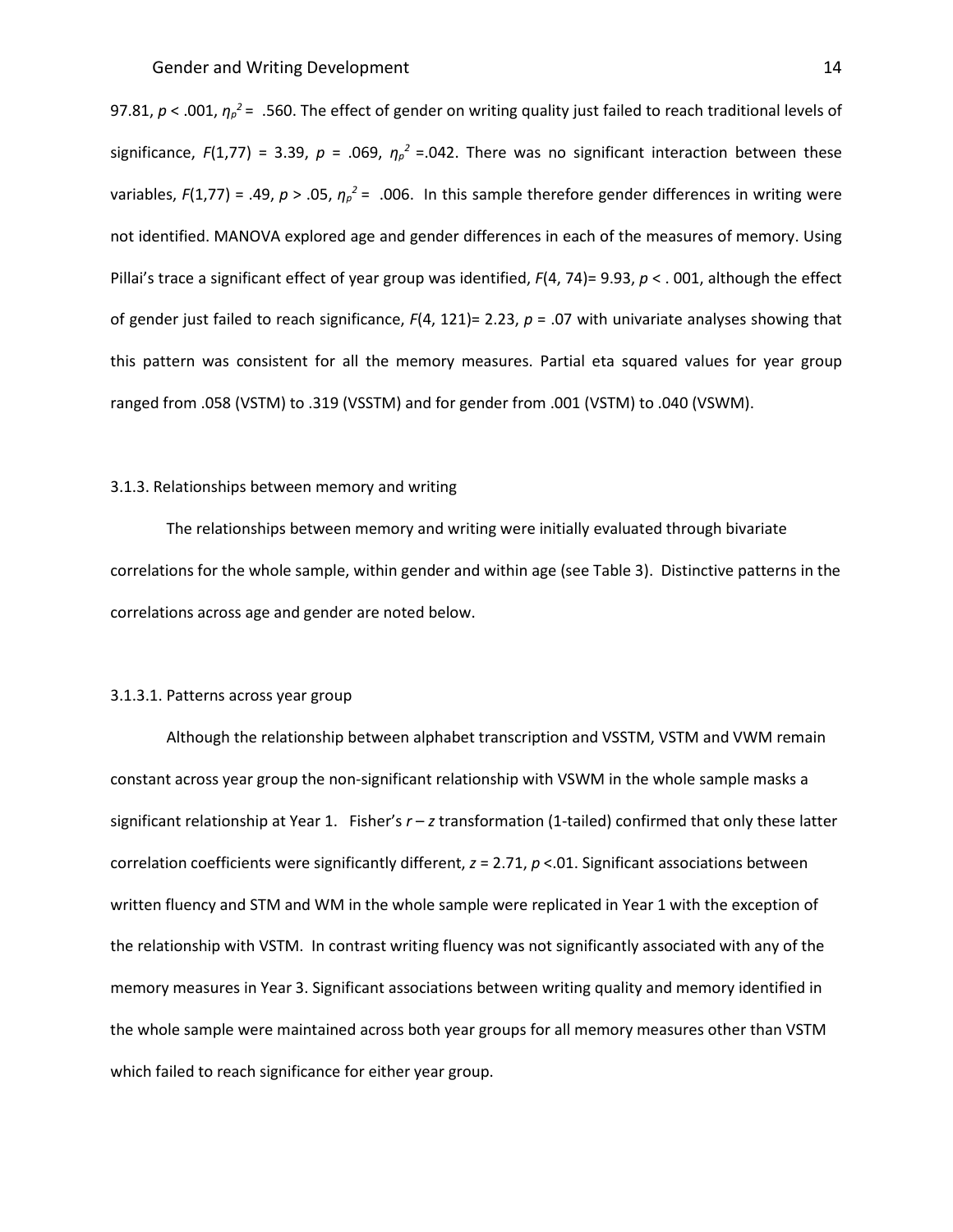|                        | <b>VSSTM</b> | <b>VSTM</b> | <b>VSWM</b> | <b>VWM</b> |
|------------------------|--------------|-------------|-------------|------------|
| Alphabet transcription | $.321**$     | $.414**$    | .060        | .169       |
| Yr1                    | .209         | $.351*$     | $.397**$    | .229       |
| Yr3                    | .287         | $.416*$     | $-.204$     | $-.034$    |
| Male                   | $.426**$     | .696**      | .066        | .176       |
| Female                 | .154         | $-.022$     | .051        | .160       |
| Writing fluency        | $.532**$     | $.230*$     | $.359**$    | .490**     |
| Yr1                    | $.309*$      | .180        | $.317*$     | $.379*$    |
| Yr3                    | .185         | .055        | .228        | .247       |
| Male                   | $.494**$     | .199        | .265        | $.547**$   |
| Female                 | $.587**$     | .268        | $.486**$    | $.423**$   |
| Writing quality        | $.617**$     | $.308**$    | .489**      | .583**     |
| Yr1                    | $.354*$      | .240        | $.423**$    | $.368*$    |
| Yr3                    | $.354*$      | .175        | $.425**$    | $.487**$   |
| Male                   | $.641**$     | $.359*$     | $.476**$    | $.633**$   |
| Female                 | $.635***$    | .246        | $.494**$    | $.510**$   |
|                        |              |             |             |            |

Table 3: Correlations between memory composite scores and writing assessments both within gender and age and across the whole sample

 $*p < .05$   $*p < .01$ 

#### 3.1.3.2. Patterns across gender

Alphabet transcription was not related to any memory measure in girls although it was related to STM in both the visual and verbal domains in boys. Writing fluency was related to VSSTM and VWM in both genders but was not related to VSTM in either gender. However, VSWM was related to writing fluency in girls but not boys. Writing quality demonstrated comparable associations within girls and boys for all memory measures with the exception of VSTM which bore a significant association in boys but not girls. Where significance levels might lead to the drawing of different conclusions about the associations between memory and writing across the genders, Fisher's  $r - z$  transformation (1-tailed) was used to determine whether the disparity between the correlation coefficients should be considered meaningful. Fisher's  $r - z$  transformation revealed that the correlation coefficients for boys and girls were not significantly different in magnitude for either VSWM and writing fluency or VSTM and writing quality, *z* = -1.12, *p* = .13 and *z* = .54, *p* = .29 respectively. However, Fisher's *r* – *z* transformation revealed that the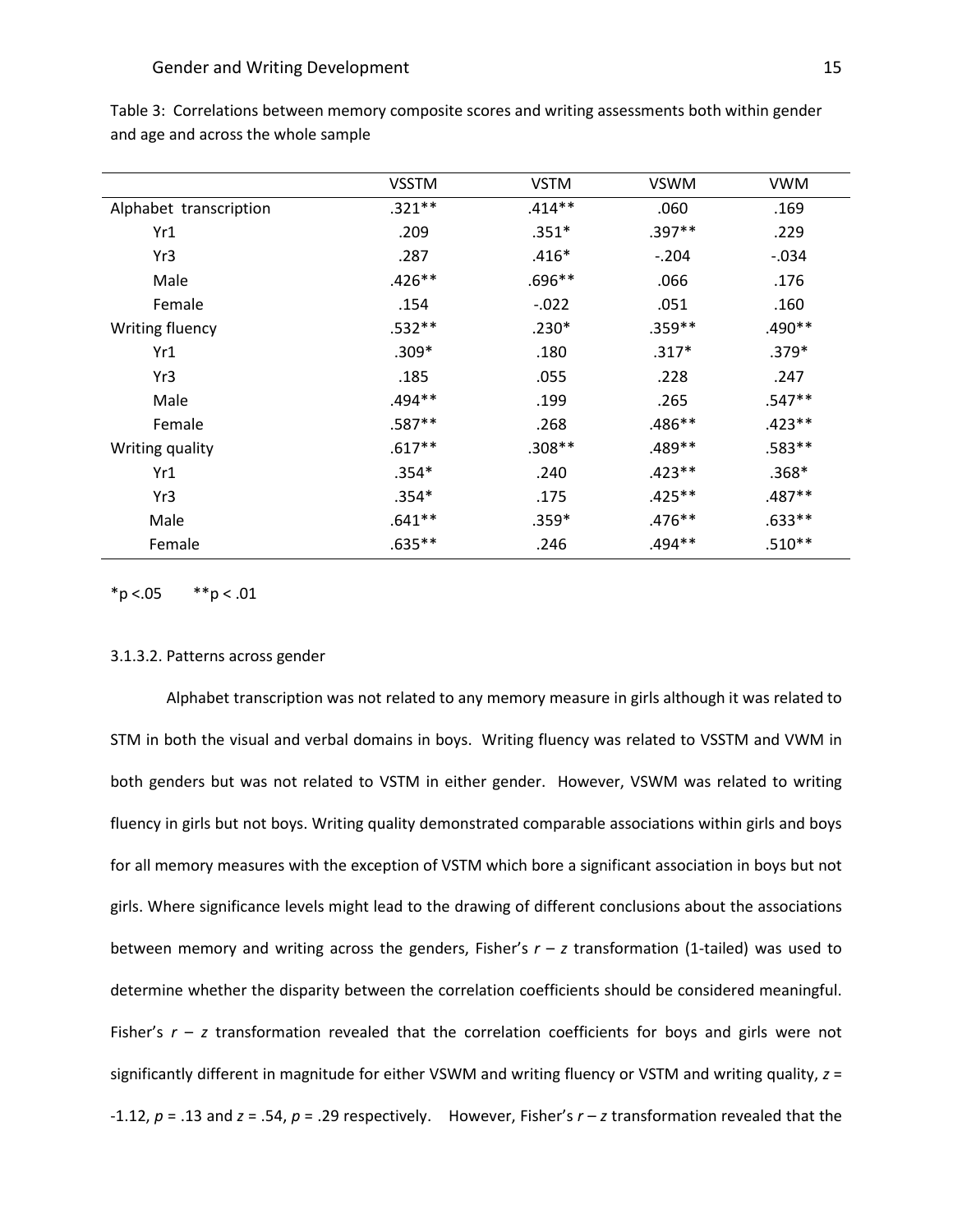relationship between VSTM and alphabet transcription was significantly different between boys and girls, *z* = 3.81 *p* < .001 and was marginally significant in the visuo-spatial domain, *z* = 1.3, *p* = .09. It therefore appears that STM skills may predict alphabet transcription in boys but not girls (VSSTM predicted 18.1% of the variance in the alphabet transcription skills of boys, but only 2.3% in girls. VSTM predicted 48.4% of the variance in boys and only 4.8% in girls).

Since the memory variables were themselves related, multiple regression analyses were conducted to identify the degree of independence of associations observed between writing and memory. The four composite memory variables were entered simultaneously as predictors of each of the outcome writing variables for each gender separately (see Table 4).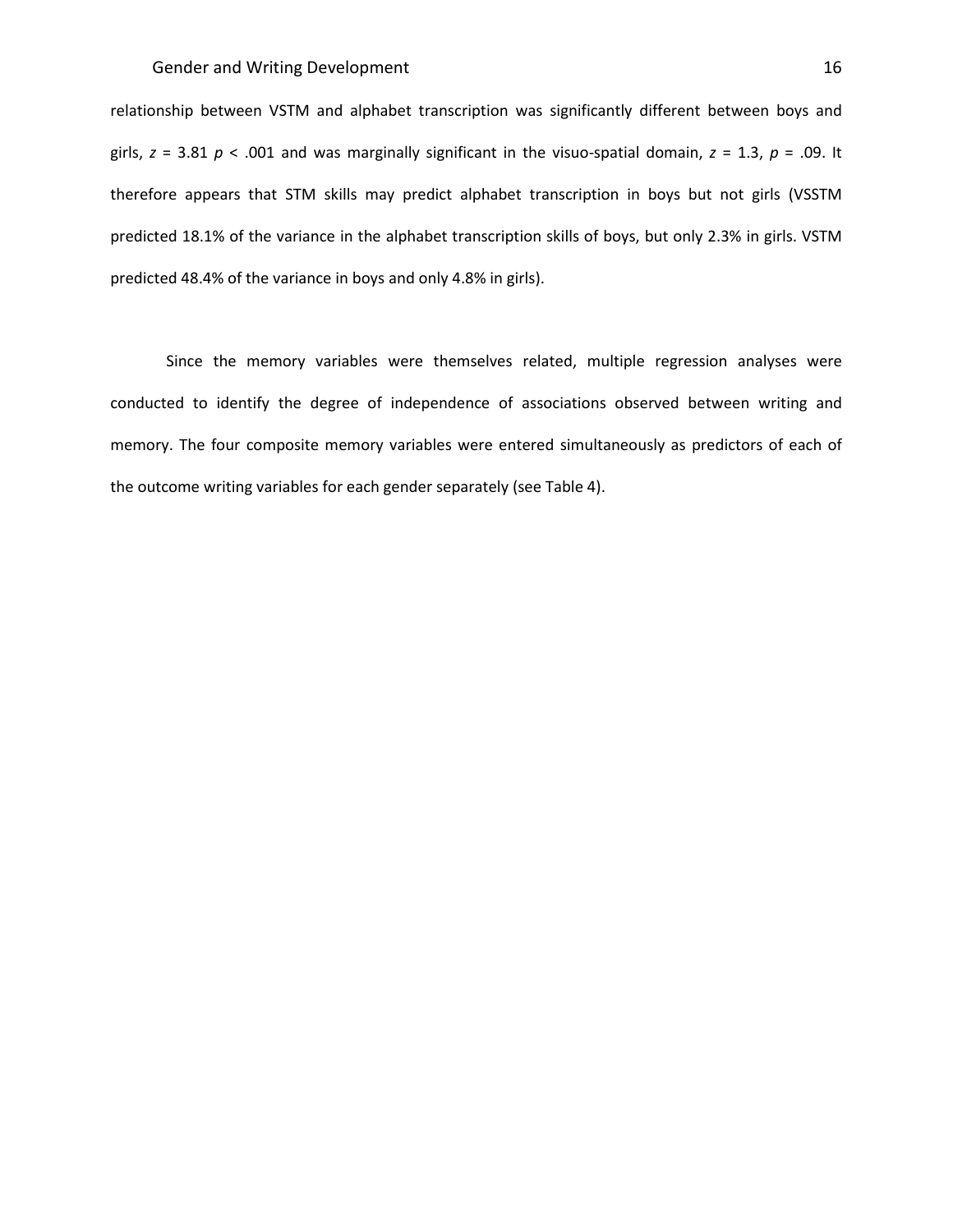| Table 4: Multiple regression analyses predicting writing performance within gender on the basis of four |
|---------------------------------------------------------------------------------------------------------|
| composite measures of working memory.                                                                   |

| <b>Alphabet Transcription</b>               |                                             |                 |                      |             |              |                 |         |            |
|---------------------------------------------|---------------------------------------------|-----------------|----------------------|-------------|--------------|-----------------|---------|------------|
| Girls                                       |                                             |                 |                      |             | Boys         |                 |         |            |
| Step 1                                      | $\mathbf b$                                 | SE <sub>B</sub> | $\beta$              | P           | $\mathsf b$  | SE <sub>B</sub> | $\beta$ | p          |
| <b>VSSTM</b>                                | .91                                         | 1.15            | .19                  | $p = .43$   | 1.51         | 1.23            | .23     | $p = .23$  |
| <b>VSTM</b>                                 | $-.78$                                      | .97             | $-.17$               | $p = .43$   | 4.81         | .99             | .69     | $p = .001$ |
| <b>VSWM</b>                                 | $-.60$                                      | 1.16            | $-.13$               | $p = .61$   | $-.26$       | 1.04            | $-.04$  | $p = .80$  |
| <b>VWM</b>                                  | 1.10                                        | 1.18            | .23                  | $p = .36$   | $-1.80$      | 1.20            | $-28$   | $p = .14$  |
|                                             | Note: $R^2$ = .063 girls; $R^2$ = .526 boys |                 |                      |             |              |                 |         |            |
| <b>Writing Fluency</b>                      |                                             |                 |                      |             |              |                 |         |            |
| Girls                                       |                                             |                 |                      |             | <b>Boys</b>  |                 |         |            |
| Step 1                                      | $\mathsf b$                                 | SE <sub>B</sub> | $\beta$              | p           | $\mathsf{b}$ | SE <sub>B</sub> | $\beta$ | p          |
| <b>VSSTM</b>                                | 12.71                                       | 5.23            | .46                  | $p = .02$   | 8.60         | 5.91            | .31     | $p = .15$  |
| <b>VSTM</b>                                 | $-2.70$                                     | 4.39            | $-.10$               | $p = .54$   | $-4.79$      | 4.70            | $-.17$  | $p = .31$  |
| <b>VSWM</b>                                 | 4.16                                        | 5.04            | .16                  | $p = .41$   | $-4.41$      | 5.00            | $-.15$  | $p = .38$  |
| <b>VWM</b>                                  | 3.45                                        | 5.11            | .12                  | $p = .50$   | 13.08        | 5.77            | .48     | $p = .03$  |
| Note: $R^2$ = .376 girls; $R^2$ = .347 boys |                                             |                 |                      |             |              |                 |         |            |
| <b>Writing Quality</b>                      |                                             |                 |                      |             |              |                 |         |            |
| Girls                                       |                                             |                 |                      | <b>Boys</b> |              |                 |         |            |
| Step 1                                      | B                                           | SE <sub>B</sub> | $\boldsymbol{\beta}$ | p           | $\mathsf b$  | SE <sub>B</sub> | $\beta$ | p          |
| <b>VSSTM</b>                                | .52                                         | .18             | .52                  | $p = .01$   | .40          | .19             | .39     | $p = 0.05$ |
| <b>VSTM</b>                                 | $-.18$                                      | .15             | $-.19$               | $p = .23$   | $-.03$       | .15             | $-.03$  | $p = .84$  |
| <b>VSWM</b>                                 | .09                                         | .17             | .09                  | $p = .61$   | .12          | .16             | .11     | $p = .46$  |
| <b>VWM</b>                                  | .27                                         | .17             | .27                  | $p = .12$   | .29          | .19             | .29     | $p = .13$  |
| Note: $R^2$ = .466 girls $R^2$ = .478 boys  |                                             |                 |                      |             |              |                 |         |            |

Although the memory variables predicted 52.6% of the variance in boys' alphabet transcription only 6.3% of the variance in girls' alphabet transcription was accounted for. The regression model was not significant for girls, *F*(4,31) = 0.52, *p* > .05, but was for boys, *F*(4,37) = 10.28, *p* < .001. Although none of the predictors were significantly related to alphabet transcription in girls, the standardised beta coefficient for VSTM was significant for boys with the associated part correlation, indicating the unique relationship between VSTM and alphabet transcription, being .547. The memory variables together predicted significant comparable variance in writing fluency, *F*(4,33) = 4.96, *p* < .01 and *F*(4,38) = 5.04, *p* < .01 for girls and boys respectively. However the standardised beta coefficients revealed that only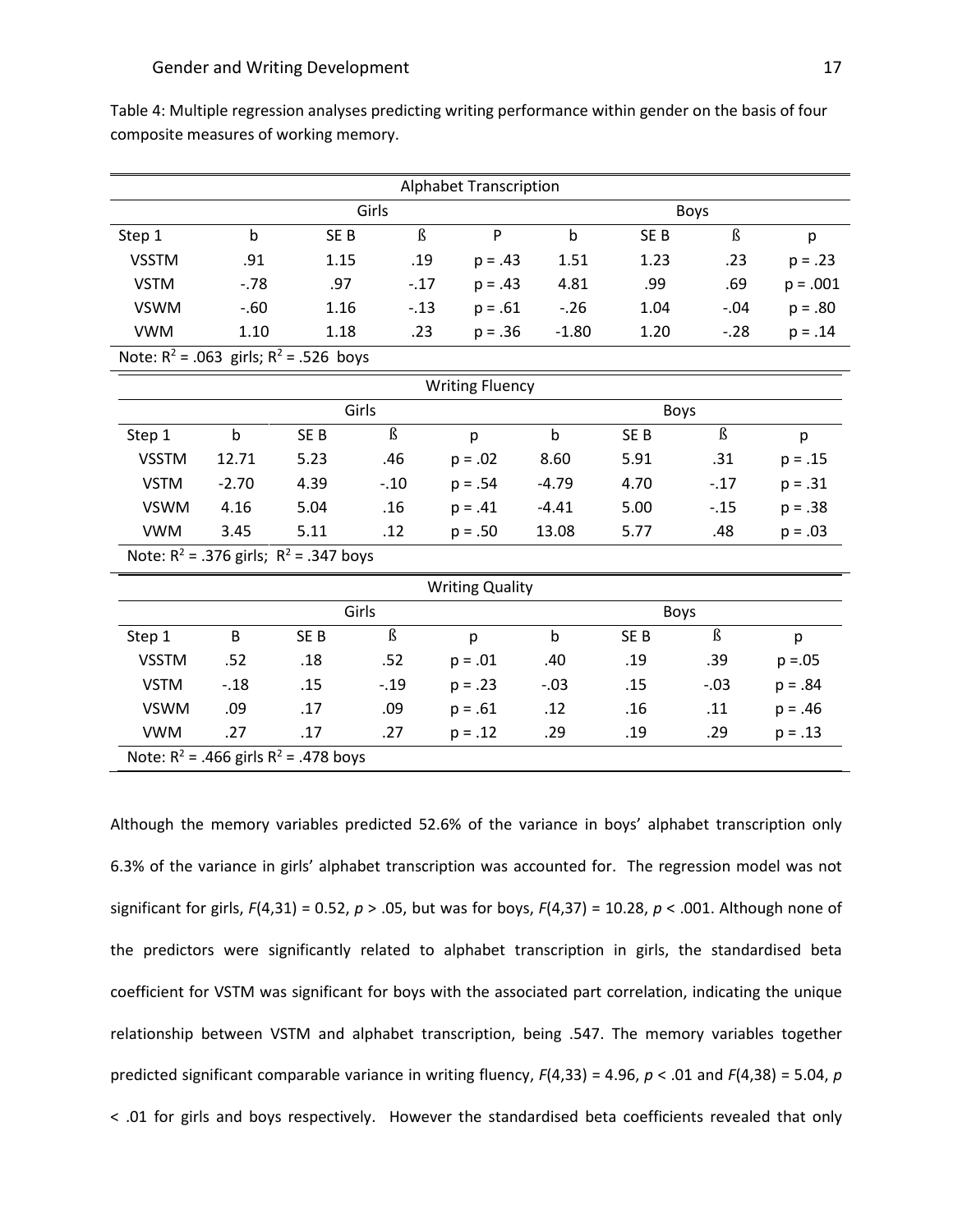VSSTM was a significant independent predictor in girls (part correlation = .334) whilst only VWM was a significant unique predictor in boys (part correlation = .297). In contrast to alphabet transcription and writing fluency a similar pattern of relationships between memory and writing quality was identified in both genders. Together the memory variables predicted 46.6% of the variance in writing quality in girls and 47.8% in boys, *F*(4,33) = 7.20, *p* < .001 and *F*(4,38) = 8.71, *p* < .001 respectively. VSSTM was the only variable to present a significant standardised beta coefficient in both groups (part correlation for boys .239 and for girls .375).

#### 4. Discussion

A number of questions were addressed in this study. First, replicating previous work emphasising the importance of memory skills for children's writing (Bourke & Adams, 2003; 2010; McCutchen et al., 1994; Swanson & Berninger, 1996) significant associations were observed between writing ability and STM and WM in the visuo-spatial and verbal domains. Correlational analyses revealed that within the whole sample both visual and verbal STM were related to all three writing criteria. However, whereas both visual and verbal WM were related to both writing fluency and quality they were not related to alphabet transcription skills. Collapsed across gender there is some evidence that memory may be a more critical factor in alphabet transcription and writing fluency in younger children. Second, although trends within the data favoured the writing of girls, within this relatively small sample significant gender effects on writing were not observed. However, these whole sample and group analyses obscured more subtle variations in the cognitive underpinnings of the writing abilities of boys and girls. Regression analyses revealed that although VSSTM was independently related to writing quality in both genders, it was related to writing fluency only in girls. Writing fluency also shared significant variance with VWM but only in boys. Furthermore VSTM was uniquely related to the alphabet transcription skills of boys but not girls.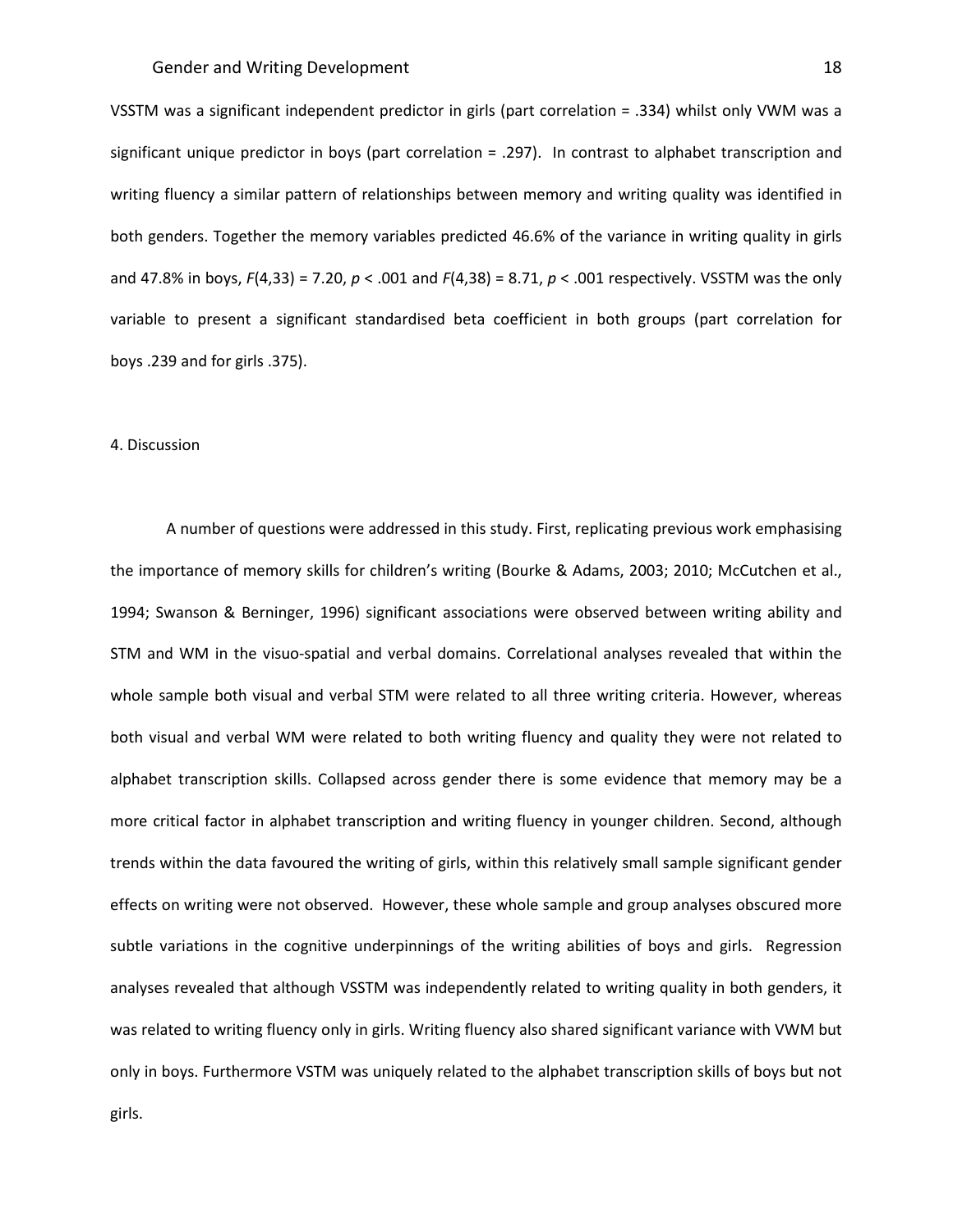## 4.1. Elusive gender differences

The lack of a significant group effect of gender on writing is at odds with some studies (Beard & Burrell, 2010; Bourke & Adams, 2011) although consistent with others (Cameron et al., 1995; Williams & Larkin, 2013). Although both fluency and quality are considered important in children's writing (Wagner et al., 2011) gender differences in writing fluency appear more robust (Berninger & Fuller, 1992; Williams & Larkin, 2013) and have been presumed to arise from boys' difficulty with the mechanics of handwriting (Daly, 2003). Since difficulties with writing production may negatively impact the cognitive resources available for text construction (McCutchen, 2000) gender differences in writing quality could be considered secondary to those in writing fluency and hence perhaps less stable. The lack of group gender effects in alphabet transcription and writing fluency observed here highlights the inconsistencies in this area substantiating the need to temper an absolute gender divide with a more nuanced picture (Younger & Warrington, 2003). Explanation beyond description of the poor performance of some boys requires a more fine-grained analysis of factors which underpin individual differences in writing development. We concur with others (Beard & Burrell, 2010; Williams & Larkin, 2013) that there is a need for a systematic exploration controlling factors such as the age of the writers and the precision of writing aspects assessed across a range of genres and writing environments to understand how the writing products and processes of boys and girls may differ.

## 4.2. Relationships between writing and memory

Across the whole sample memory abilities in the verbal and visual domains were related to writing, although for writing fluency these effects may arise particularly from the younger children. These relationships pertained to both short-term storage and the combination of storage and processing reflecting WM capacity and are consistent with the proposal that memory skills underpin many aspects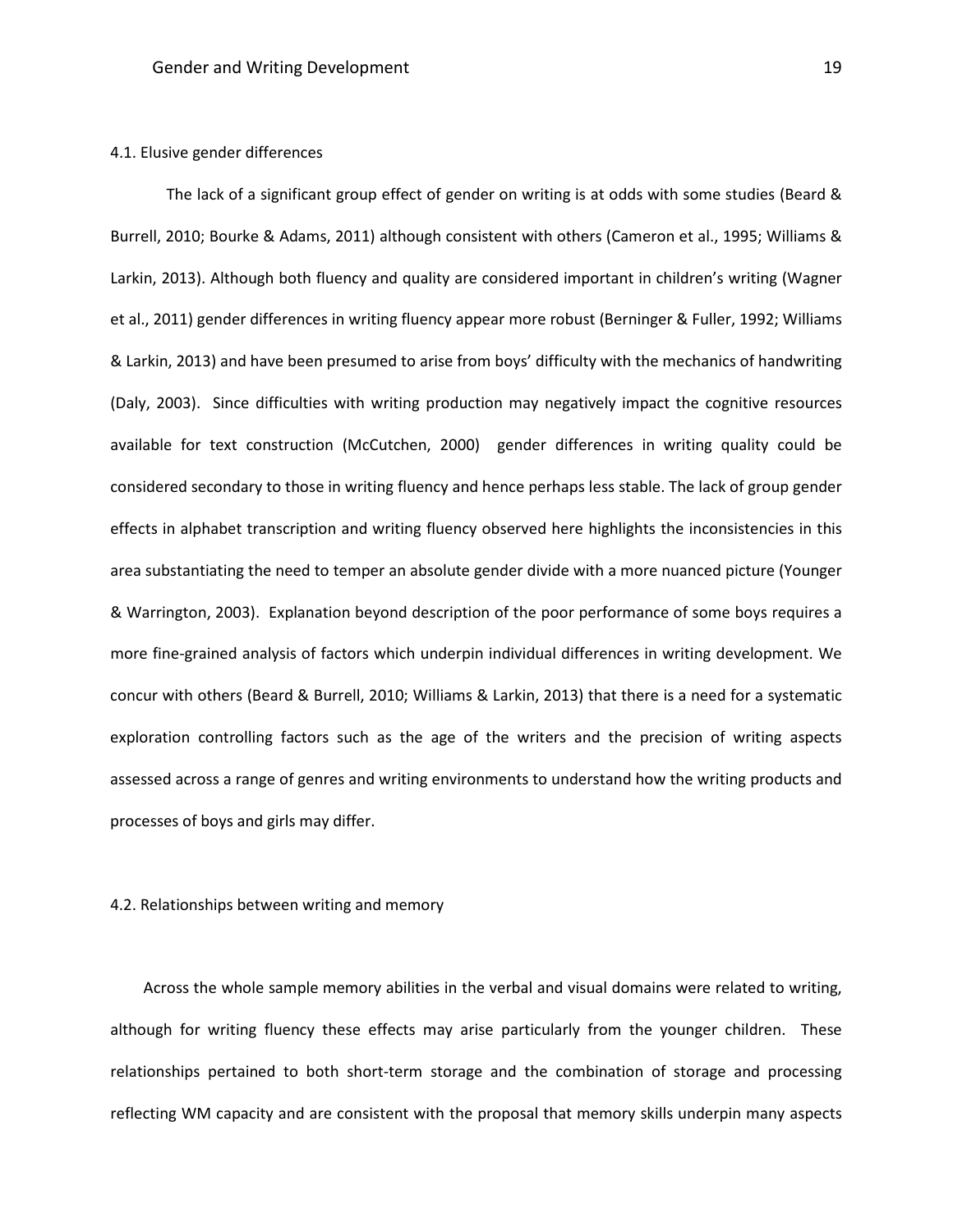of the writing process (Bourke & Adams, 2003; McCutchen et al., 1994). The current data further clarify memory processes' roles in children's writing. The correlational analyses encompassing the whole sample are consistent with previous research (Bourke & Adams, 2010; Bourke, Davies, Sumner & Green, 2013) highlighting the role of visuo-spatial memory skills in early writing. However, since Bourke et al. (2013) included only a single measure of VSWM and no measures of VSSTM, the latent variable correlational analysis conducted here confirms their conclusions of the importance of VSWM skills. It also extends the evaluation to the influence of VSSTM processes and to older children. However, the regression analyses contrasting VSWM with other components of WM cautions that the association may not reflect variance unique to VSWM. Visuo-spatial memory may indeed be an important component of early writing (Berninger, 2009) perhaps required to map sounds onto graphemes (Gathercole & Baddeley, 1993) or in the construction of orthographic knowledge (Ouellete & Senechal, 2008) but further research is required especially to consider its role in gender differences in writing.

Much research demonstrates the impact of verbal memory skills on children's writing (Bourke & Adams, 2003; 2010; Swanson & Berninger, 1996), with evidence of verbal WM becoming more critical than STM beyond the earliest stages of writing development (Vanderberg & Swanson, 2007). In the present study correlational analyses identified that VSTM was related to alphabet transcription at both ages but bore significant unique variance only in the male sample. Since VSTM has been proposed to be more effective than VSSTM for retaining sequenced information (Baddeley, 2000), it may be this feature of the alphabet transcription task that underpins this relationship (Berninger & Fuller, 1992), in a similar manner as has been proposed for spelling (Williams & Larkin, 2013). The association appears particularly strong in boys, however, evident not only in alphabet transcription but also writing quality, although the association may not be unique. It may be that learning the alphabet sequence is delayed in males forcing a reliance on VSTM processes for transcription with the relationship acting as a marker of the insecure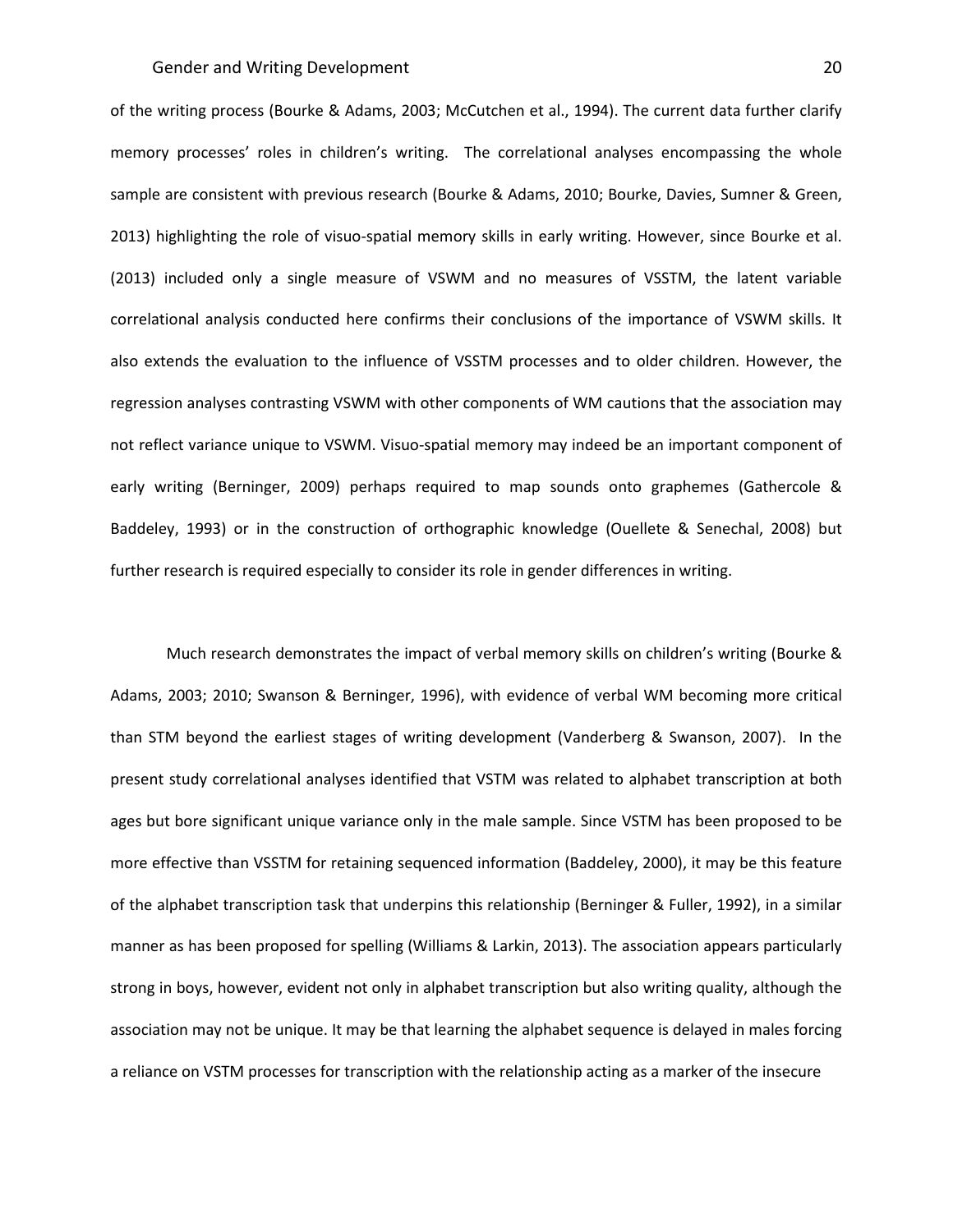knowledge<sup>1</sup>. This account could be explored by examining alternative transcription tasks considering especially the cognitive processes which underpin them (Sumner, Connelly & Barnet, 2014). Alternatively VSTM may play a role in the translation of ideas into linguistic structures (Adams et al., 2013; Chenoweth & Hayes, 2003) constraining the quality of writing particularly for boys.

The observed significant relationship between writing quality and VWM appears consistently in the literature (Bourke & Adams, 2003; McCutchen et al., 1994; Vanderberg & Swanson, 2007) and may reflect the need to co-ordinate many complex processes in writing (McCutchen, 2000). Mastery of lower level transcription skills is proposed to reduce their resource demands increasing the resources available to support higher-level skills such as introducing more complex linguistic constructions and improving the text structure (McCutchen et al., 1994). Significant associations between VWM and writing fluency and quality are consistent with this account. However, VWM was not a unique predictor of writing quality and only of writing fluency in boys. This pattern may reflect the greater demands placed upon VWM resources in the absence of effortless transcription skills in boys.

The current evidence confirms that relationships between memory processes and writing change with age. Tantalisingly the data are also consistent with an account in which the developmental pattern of associations between memory and writing may differ for boys and girls. Since there were no significant group effects of gender on memory these differences may arise in the application of memory skills when writing. Siegler's (1996) overlapping waves model proposes that for any task the strategy applied will depend upon the individual's knowledge, their ability to apply the strategy effectively and the specific task demands. It has been used to identify gender differences in strategy preferences and their effective use in mathematics (Carr & Davies, 2001) and reading (Johnston & Thompson, 1989). Critically differences in strategy use have been identified in the absence of differences in overall <sup>1</sup> The authors thank an anonymous reviewer for this suggestion.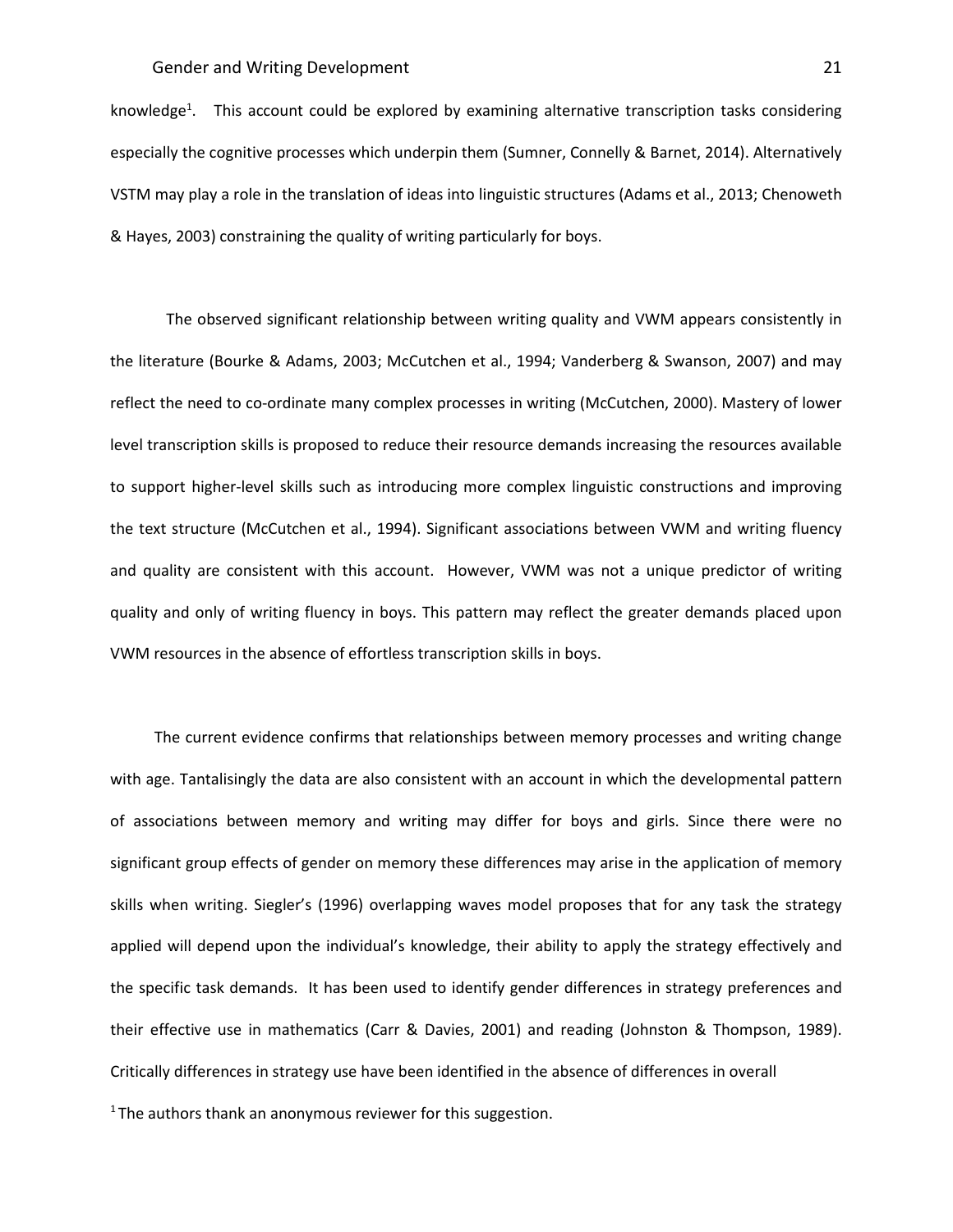performance levels. Thompson (1987) concluded that even when reading abilities were equated boys relied more on processing the phonological aspects of words than did girls. Similarly in the present study comparable writing products may disguise gender differences in the ability to effectively apply cognitive skills to underpin the writing process.

The need to temper an absolute gender divide has been advocated previously (Jones, 2011). Large within-gender variation (Berninger & Fuller, 1992) and the differential distributions of the genders with males over-populating the extremes (Jones & Myhill, 2007) suggest that simply focussing on the disparity between average scores may obscure our understanding of what differs in the writing development of boys and girls (Beard & Burrell, 2010; Marinelli, Horne, McGeown, Zoccolotti & Martelli, 2014) moreover as this study shows may conceal more nuanced differences between boys and girls.

## 4.3. Limitations

Although effect sizes rather than significance levels drove the exploration of the gender effects, conclusions about the developmental trajectory of gender differences in associations between WM and writing should remain tentative until the findings can be replicated in a larger sample. An increased sample size would also allow additional cognitive measures to be contrasted within the regression analyses, for example the contribution of reading, spelling and vocabulary skills to writing fluency and quality (Sumner et al., 2014). It is also important to extend these findings to consider how the text genre (Beard & Burrell, 2010) and assessment metrics applied (Berninger, Whitaker, et al., 1996; Malecki & Jewell, 2003) may affect the conclusions drawn about the relative skills of boys and girls.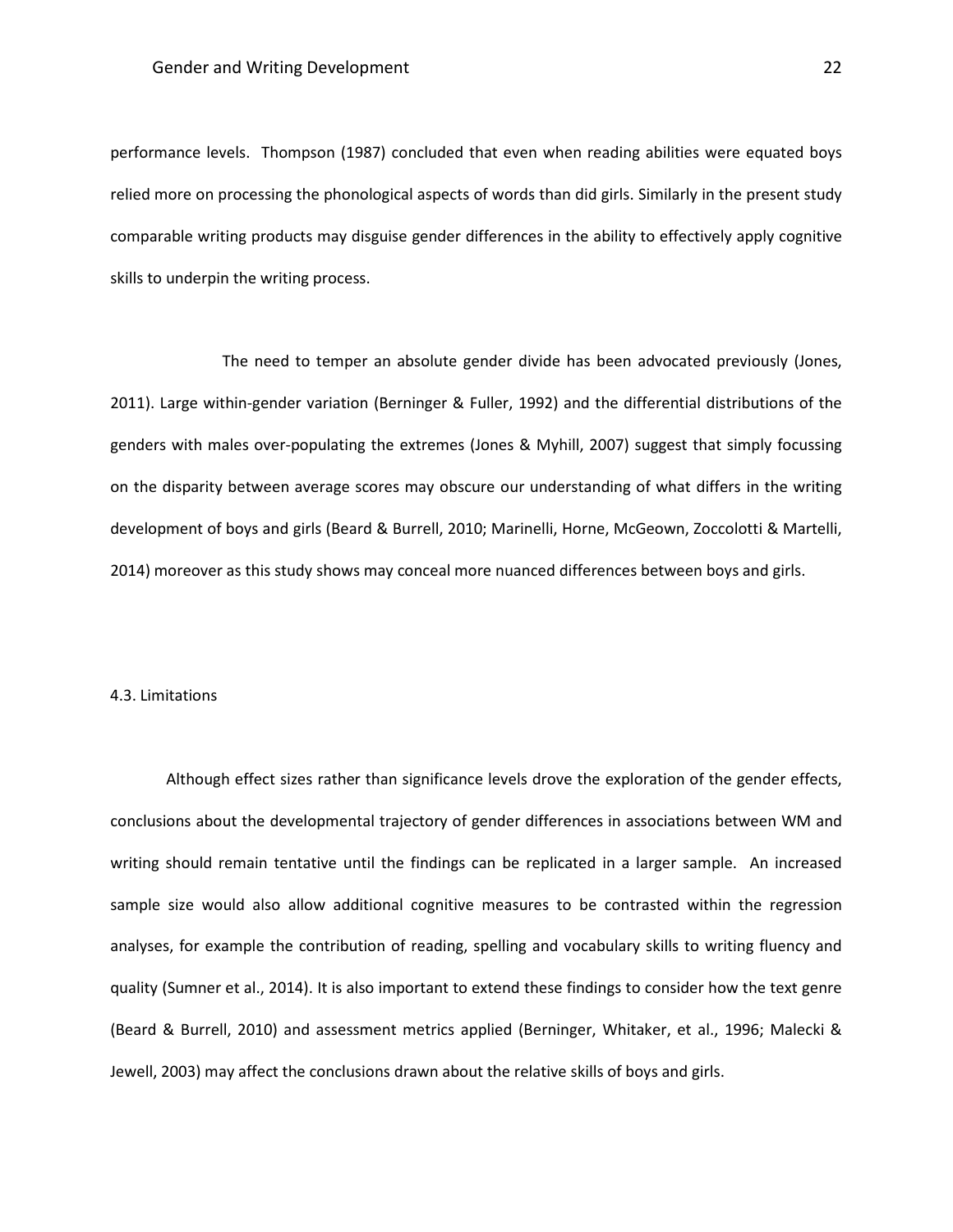# 5. Conclusions

The present study highlights the difficulty replicating gender differences in writing observed in educational standards in empirical analyses of writing based on models of the cognitive skills which underpin writing development. Individual differences in STM skills were a more critical determinant of alphabet transcription skills in boys than girls and the memory skills underpinning writing fluency differed between the genders although those for writing quality did not. To understand whether the developmental trajectory of writing does indeed differ between boys and girls the relationships between cognitive skills and writing must be investigated at the level of individual differences which may be associated with gender.

#### Acknowledgments

The authors would like to thank all the teachers and the children for participating in this study. We acknowledge the help of Caoimhe Hughes, Katie Gulc, Nicola Loyden, Amy McConnan and Michelle Turner with data collection.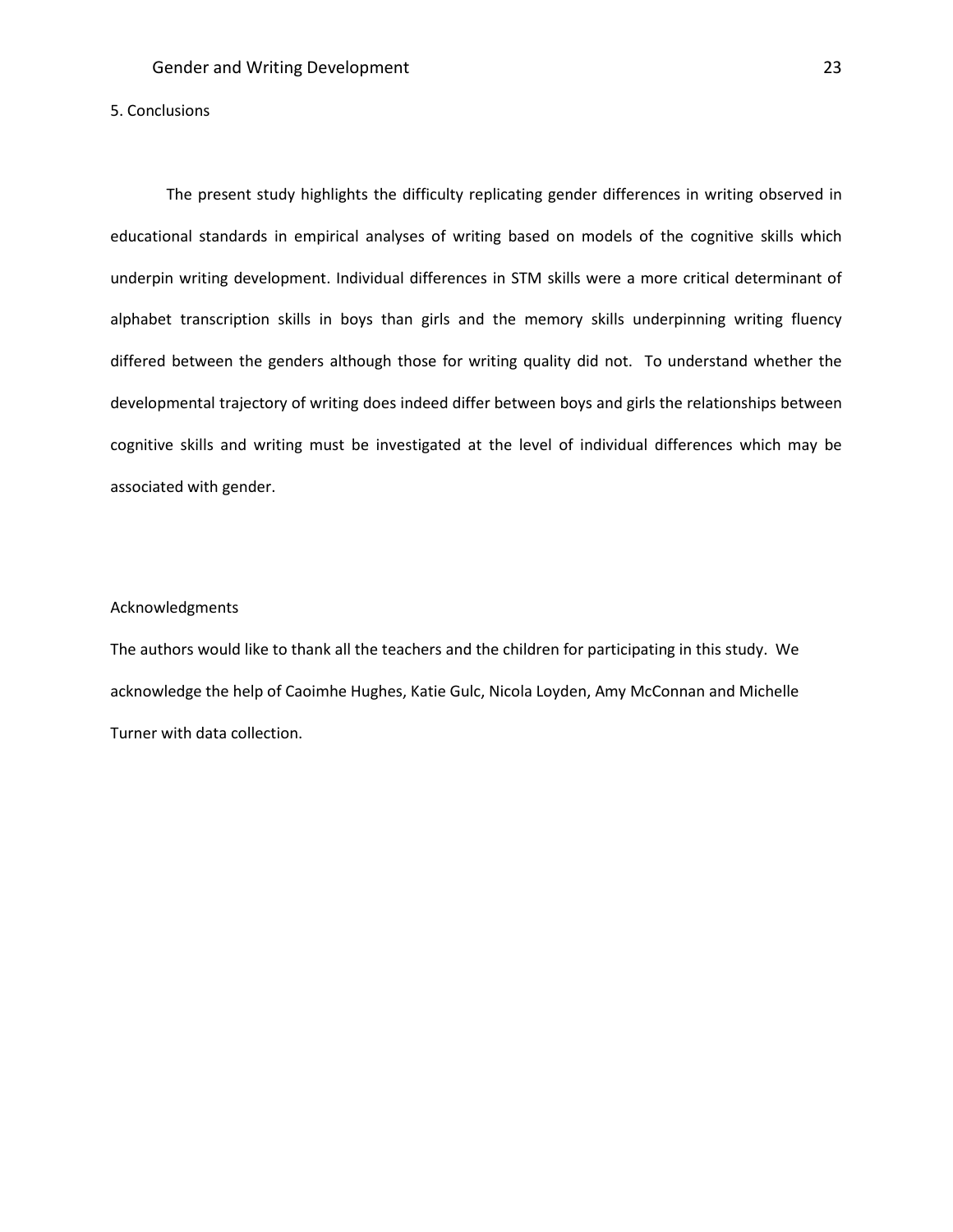- Adams, A-M., Simmons, F.R., Willis, C. & Porter, S. (2013). The impact of the development of verbal recoding on children's early writing skills. British Journal of Educational Psychology, 83, 76-97.
- Alamargot, D. & Chanquoy, L. (2001). Through the models of writing. Dordrecht-Boston-London: Kluwer Academic Publishers.

Alloway, T.P. (2007). Automated working memory assessment. London: Harcourt.

Baddeley, A.D. (2000). The episodic buffer: A new component of working memory? Trends in Cognitive Science, 4, 417-423.

Baddeley, A. D. (2007). Working memory, thought, and action. New York: Oxford University Press.

Beard, R., & Burrell, A. (2010). Writing attainment in 9- to 11-year-olds: Some differences between girls and boys in two genres, Language and Education, 24 (6), 495-515,

<http://dx.doi.org/10.1080/09500782.2010.502968>

- Berman, R. A., & Verhoeven, L. (2002). Cross-linguistic perspectives on the development of text production abilities: Speech and writing. Written Language and Literacy, 5 (1), 1-43.
- Berninger, V. W. (2000). Development of language by hand and its connections to language by ear, mouth, and eye. Topics of Language Disorders, 20, 65-84.
- Berninger, V. W. (2009). Co-ordinating transcription and text generation in working memory during composition: Automatic and constructive processes. Learning Disability Quarterly, 22 (2), 99-112.
- Berninger, V. W., & Chanquoy, L. (2012). What writing is and how it changes across early and middle childhood development: A multidisciplinary perspective. In Elena L. Grigorenko, Elisa Mambrino & David D. Preiss (Eds.). Writing: A mosaic of perspectives, pp. 65-85. New York: Psychology Press.
- Berninger, V. W. & Fuller, F. (1992). Gender differences in orthographic, verbal, and compositional fluency: Implications for assessing writing disabilities in primary grade children. Journal of School Psychology, 30, 363-382[, http://DX.DOI.ORG/10.1016/0022-4405\(92\)90004-0.](http://dx.doi.org/10.1016/0022-4405(92)90004-0)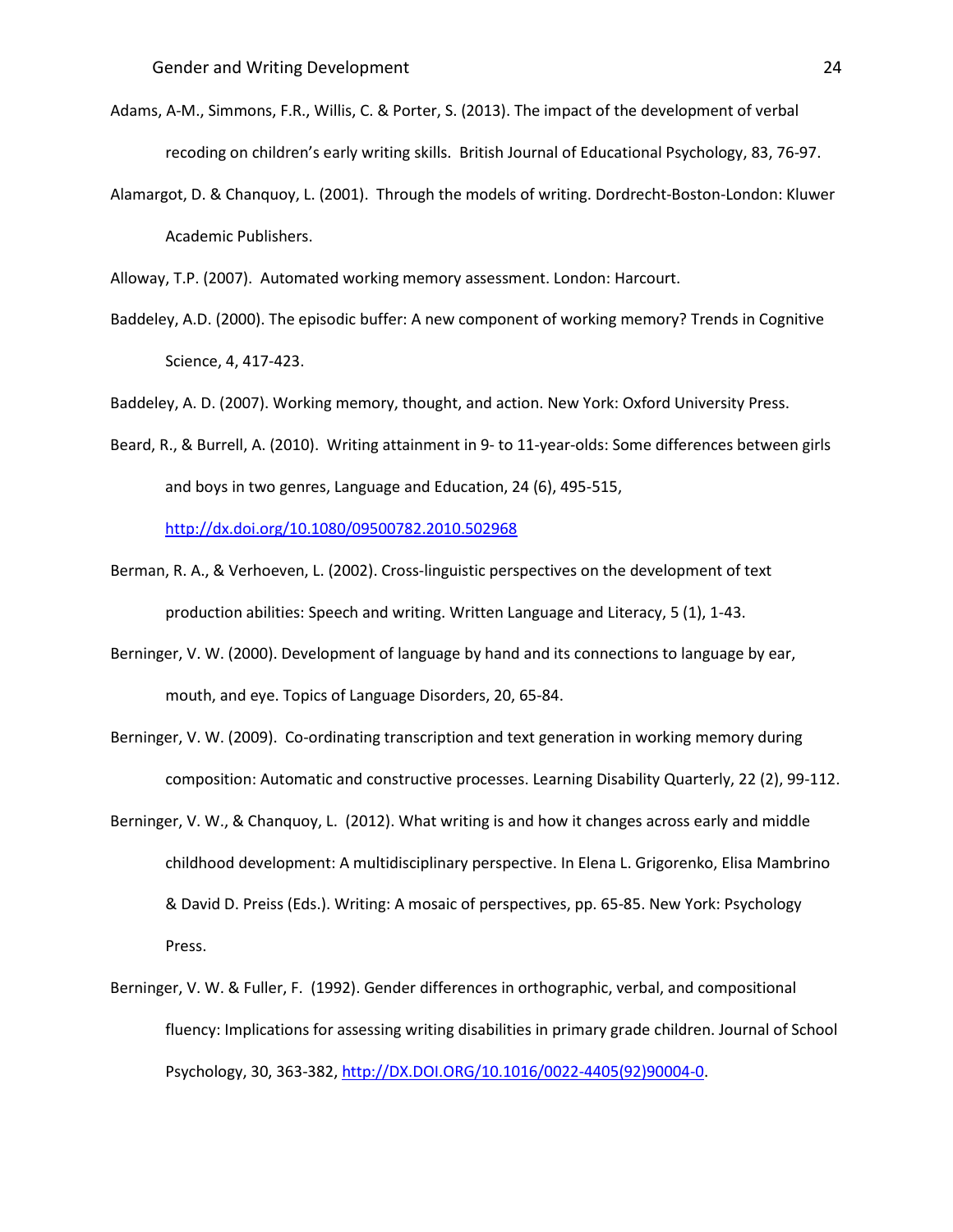- Berninger, V. W., & Swanson, H. L. (1994). Modifying Hayes and Flower's model of skilled writing to explain beginning and developing writing. In E. C. Butterfield (Ed.), Children's writing: Toward a process theory of the development of skilled writing (pp.57-81). Greenwich, CT: JAI Press.
- Berninger, V. W., Nielsen, K. H., Abbott, R. D., Wijsman, E., & Raskind, W. (2008). Gender differences in severity of writing and reading disabilities, Journal of School Psychology, 46, 151-172.
- Berninger, V. W., Whitaker, D., Feng, F., Swanson, H. L. & Abbott, R. D. (1996). Assessment of planning, translating, and revising in junior high writers. Journal of School Psychology, 34 (1), 23-52.
- Berninger, V. W., Yates, C., Cartwright, A., Rutberg, J., Remy, E., & Abbott, R. D. (1992). Lower-level developmental skills in writing. Reading and Writing: An Interdisciplinary Journal, 4, 257-280.
- Bourdin, B. & Fayol, M. (1994). Is written language production more difficult than oral language production: A working memory approach. International Journal of Psychology, 29 (5), 591-620.
- Bourke, L.J. & Adams, A-M. (2003).The relationship between working memory and early writing assessed at the word, sentence and text level. Educational and Child Psychology, 20 (3), 19-36.
- Bourke, L. J., & Adams, A-M. (2010). Cognitive constraints and the early learning goals in writing. Journal of Research in Reading, 33(1), 94-110.
- Bourke, L., & Adams, A-M. (2011).Is it differences in language skill and working memory that account for girls being better at writing than boys? Journal of Writing Research, 3(3), 249-277.
- Bourke, L., Davies, S.J., Sumner, E. & Green, C. (2013). Individual differences in the development of early writing skills: testing the unique contribution of visuo-spatial working memory. Reading and Writing: An Interdisciplinary Journal http://dx.doi.org/10.1007/s11145-103-9446-3.
- Cameron, C.A., Lee, K., Webster, S., Munro, K., Hunt, A. K. & Linton, M. J. (1995). Text cohesion in children's narrative writing. Applied Psycholinguistics, 16 (3), 257-269.
- Carr, M., & Davies, H. (2001). Gender differences in arithmetic strategy use: A function of skill and preference. Contemporary Educational Psychology,, 26, 330-347,

<http://dx.doi.org/10.1006/ceps.2000.1059>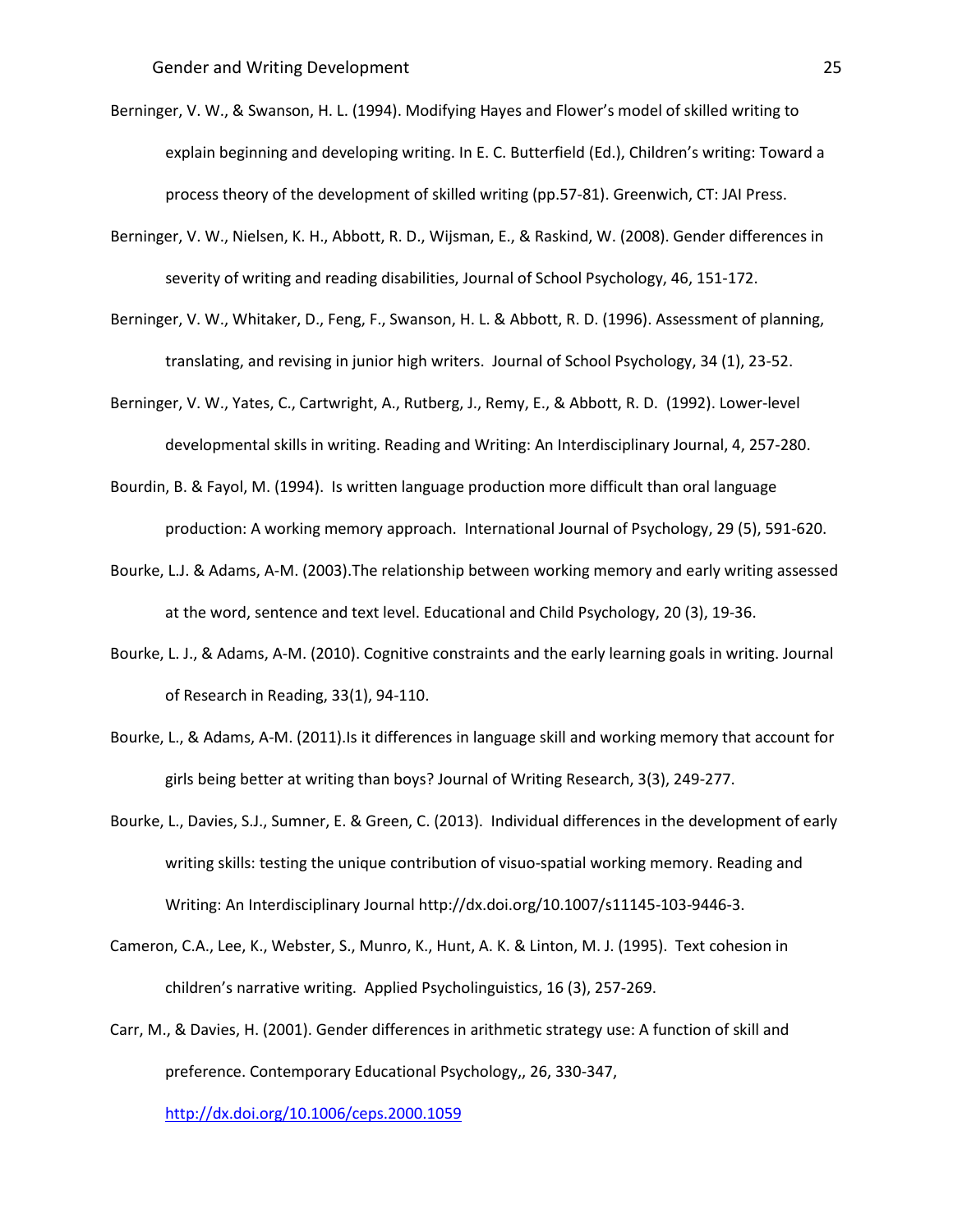- Chenoweth. N. A. & Hayes, J. R. (2003).The inner voice in writing. Written Communication, 20(1), 99- 118.
- Christensen, C. A. (2004). Relationship between orthographic-motor integration and computer use for the production of creative and well-structured text. British Journal of Educational Psychology, 74, 551-564. DOI: 10.1348/0007099042376373
- Connelly, V., & Hurst, G. (2001). The influence of handwriting fluency on writing quality in later primary and early secondary education. Handwriting Today, 2, 56-69.
- Conway, A. R. A., Cowan, N., Bunting, M. F., Therrieault, D. J., & Minkoff, S. R. B. (2002). A latent variable analysis of working memory capacity, short-term memory capacity, processing speed, and general fluid intelligence. Intelligence, 30, 163-183.
- Cowan, N. (2010). Multiple concurrent thoughts: the meaning and developmental neuropsychology of working memory. Developmental Neuropsychology, 35(5), 447-474.

Daly, C. (2003). Yes he can - Schools where boys write well. London: Oxford.

- Department for Children Schools and Families (2010). Early years foundation stage profile achievement by pupil characteristics, England 2008/09. London.
- Department for Children Schools and Families (2009). Getting to Grips with Assessing Pupils' Progress. Department for Children Schools and Families; Nottingham.
- Department for Education (2012). What is the research evidence on writing? RR238. London, UK: Department for Education.
- Engle, R. W., Tuholski, S. W., Laughlin, J. E., & Conway, A. R. A. (1999). Working memory, short-term memory and general fluid intelligence: a latent variable approach. Journal of Experimental Psychology: General. 130, 169-183.
- Gathercole, S. E. & Baddeley, A. D. (1993). Working memory and language. Mahwah, NJ: Lawrence Erlbaum.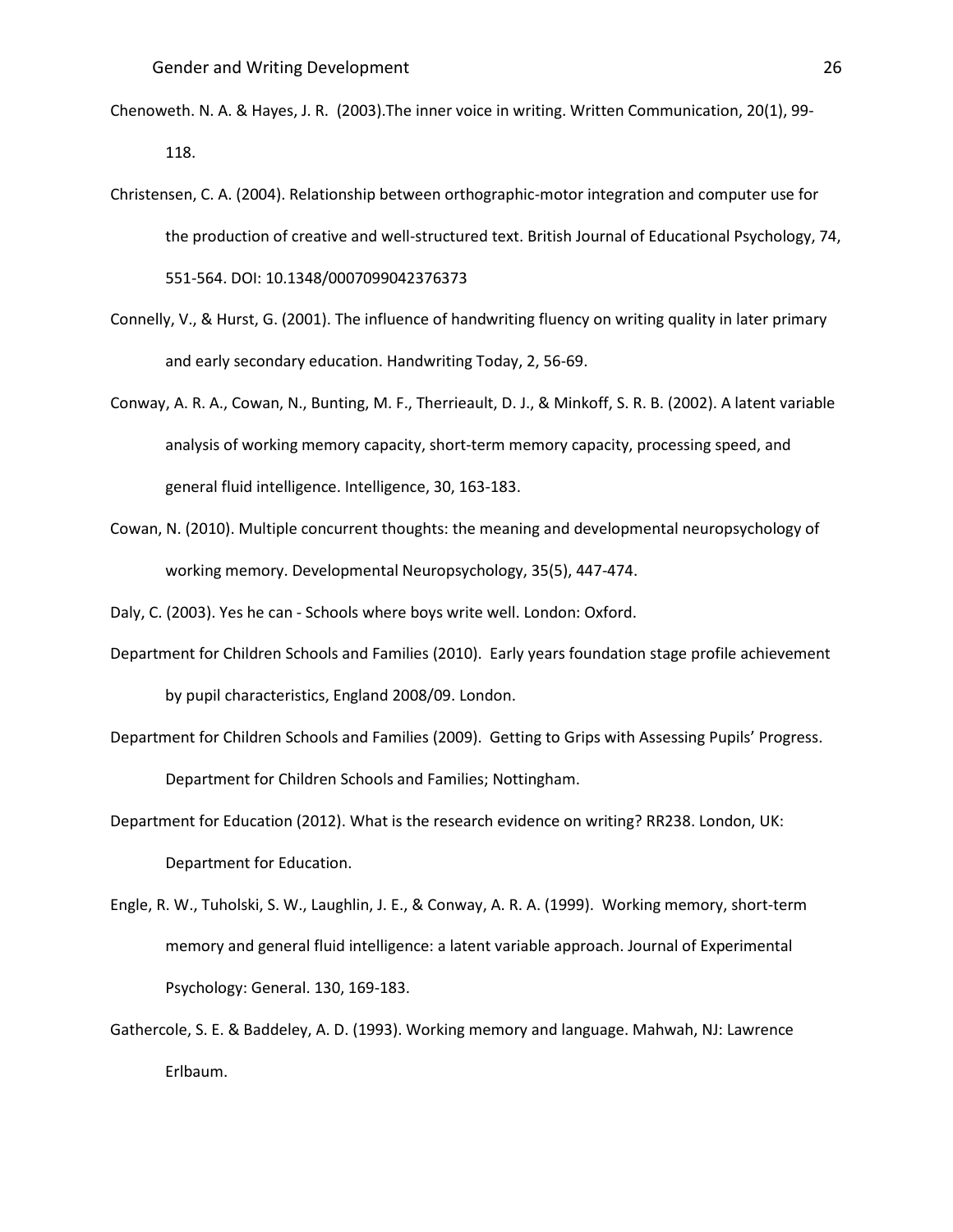- Jewell, J., & Malecki, C. K. (2005). The utility of CBM written language indices: An investigation of production dependent, production-independent, and accurate-production scores. School Psychology Review, 34 (1), 27-44.
- Johnston, R. S., & Thompson, G. B. (1989). Is dependence on phonological information in children's reading a product of instructional approach? Journal of Experimental Child Psychology, 48, 131- 145. [http://dx.doi.org/10.1016/0022-0965\(89\)90044-1](http://dx.doi.org/10.1016/0022-0965(89)90044-1)
- Jones, S. (2011). Mapping the landscape: Gender and the writing classroom. Journal of Writing Research, 3(3), 161-179.
- Jones, S., & Myhill, D. (2004). 'Troublesome boys' and 'compliant girls': gender identity and perceptions of achievement and underachievement. British Journal of Sociology of Education, 25(5), 547-561.
- Jones, S., & Myhill, D. (2007). Discourses of difference? Questioning gender difference in linguistic characteristics of writing. Canadian Journal of Education, 30, 456-482.

Kaiser, H. F. (1974). An index of factorial simplicity. Pschometrika, 35, 401-415.

- Kellogg, R. T., Whiteford, A. P., Turner, C. E., Cahill, M. & Mertens, A. (2013). Working memory in written composition: An evaluation of the 1996 model. Journal of Writing Research, 5 (2), 159-190.
- Kim, Y-S., Al Otaiba, S., Puranik, C., Folsom, J. S., Greulich, L. & Wagner, R. K. (2011). Componential skills of beginning writing: An exploratory study. Learning and Individual Differences, 21, 517-525. <http://dx.doi.org/10.1016/jlindif.2011.06.004>
- Klassen, R. (2002). Writing in early adolescence: A review of the role of self-efficacy beliefs. Educational Psychology Review, 14 (2), 173-203.
- Knudson, R. E. (1995). Writing experiences, attitudes and achievement of first to sixth graders. The Journal of Educational Research, 89 (2), 90-97.
- Lee, J. (2013). Can writing attitudes and learning behaviour overcome gender difference in writing?: Evidence from NEAP. Written Communication, 30 (2), 164-193.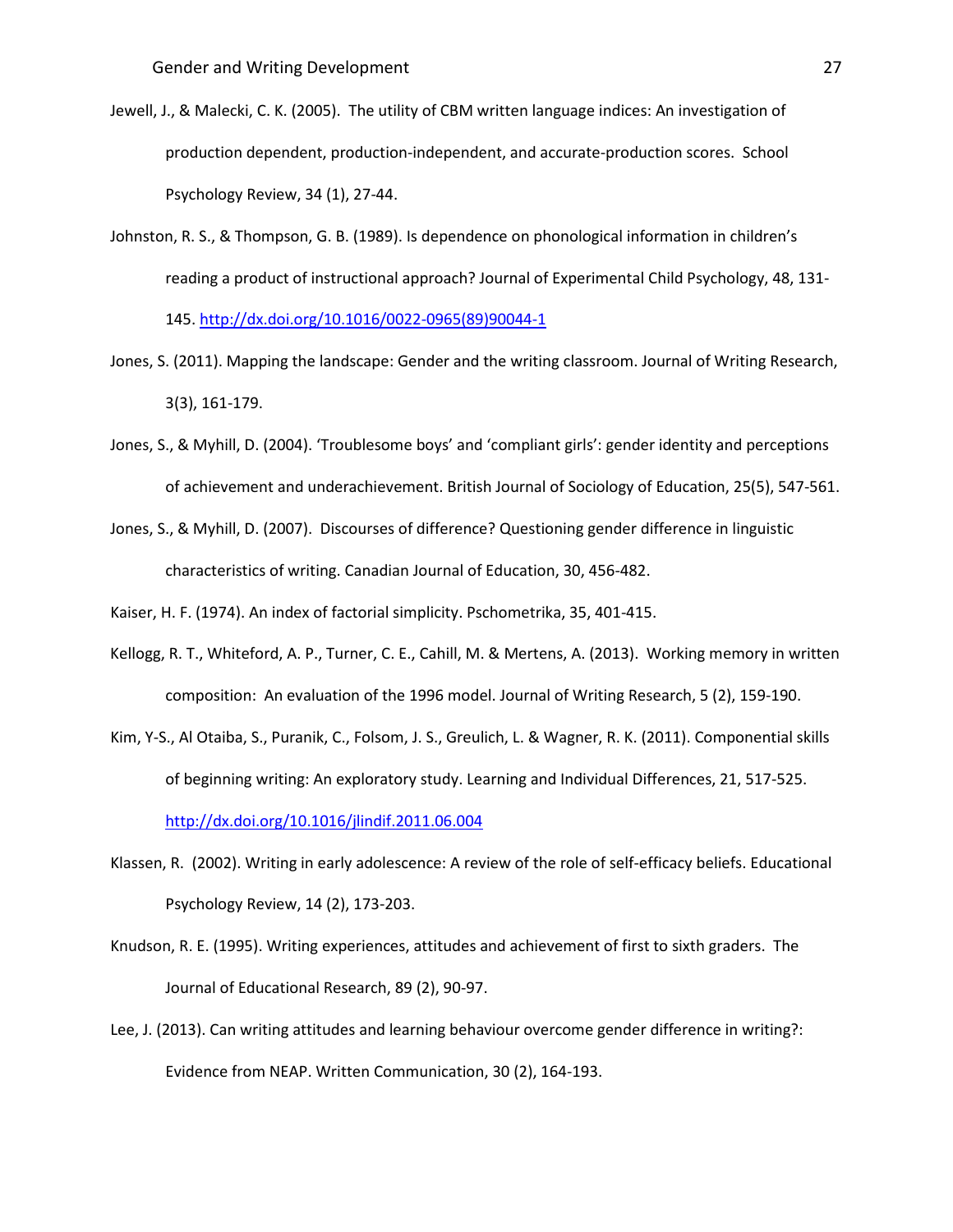- McCutchen, D. (1996). A capacity theory of writing: Working memory in composition. Educational Psychology Review, 8 (3), 299-325.
- McCutchen, D. (2000). Knowledge, processing and working memory: Implications for a theory of writing. Educational Psychologist, 35(1), 13-23.
- McCutchen, D., Covill, A., Hoyne, S. H. & Mildes, K. (1994). Individual differences in writing skill: implications for translating fluency. Journal of Educational Psychology, 86, 256-266.
- McMaster, K., & Espin, C. (2007). Technical features of curriculum-based measurement in writing. The Journal of Special Education 4(2), 68-84.
- Maccoby, E. E., & Jacklin, C. N. (1974). The psychology of sex differences. Stanford, CA: Stanford University Press.
- Malecki, C. K., & Jewell, J. (2003). Developmental, gender, and practical considerations in scoring curriculum-based measurement writing probes. Psychology in the Schools, 40 (4), 379-390, <http://dx.doi.org/10.1002/pits.10096>
- Marinelli, C. V., Horne, J. K., McGeown, S. P., Zoccolotti, P. & Martelli, M. (2014). Does the mean adequately represent reading performance? Evidence from a cross-linguistic study. Frontiers in Psychology, 5, 1-16. Doi: 10.3389/fpsyg.2014.00903.
- Miller, B., & McCardle, P. (2011). Reflections on the need for continued research on writing. Reading and Writing 24(2), 121-132, [http://dx.doi.org/10.1007/s11145-010-927-6.](http://dx.doi.org/10.1007/s11145-010-927-6)
- Miyake, A. & Shah, P. (1999). Models of Working Memory: mechanisms of active maintenance and executive control. Cambridge, UK: Cambridge University Press.
- Office for Standards in Education (2003). Yes he can: Schools where boys write well. HMI 505. London: Office for Standards in Education.
- Ouellete, G. & Senechal, M. (2008). A window into early literacy: exploring the cognitive and linguistic underpinnings of invented spelling. Scientific Studies of Reading, 12, 195-219,

[http://dx.doi.org/10.1111/j.1467-8624.2008.01166.x.](http://dx.doi.org/10.1111/j.1467-8624.2008.01166.x)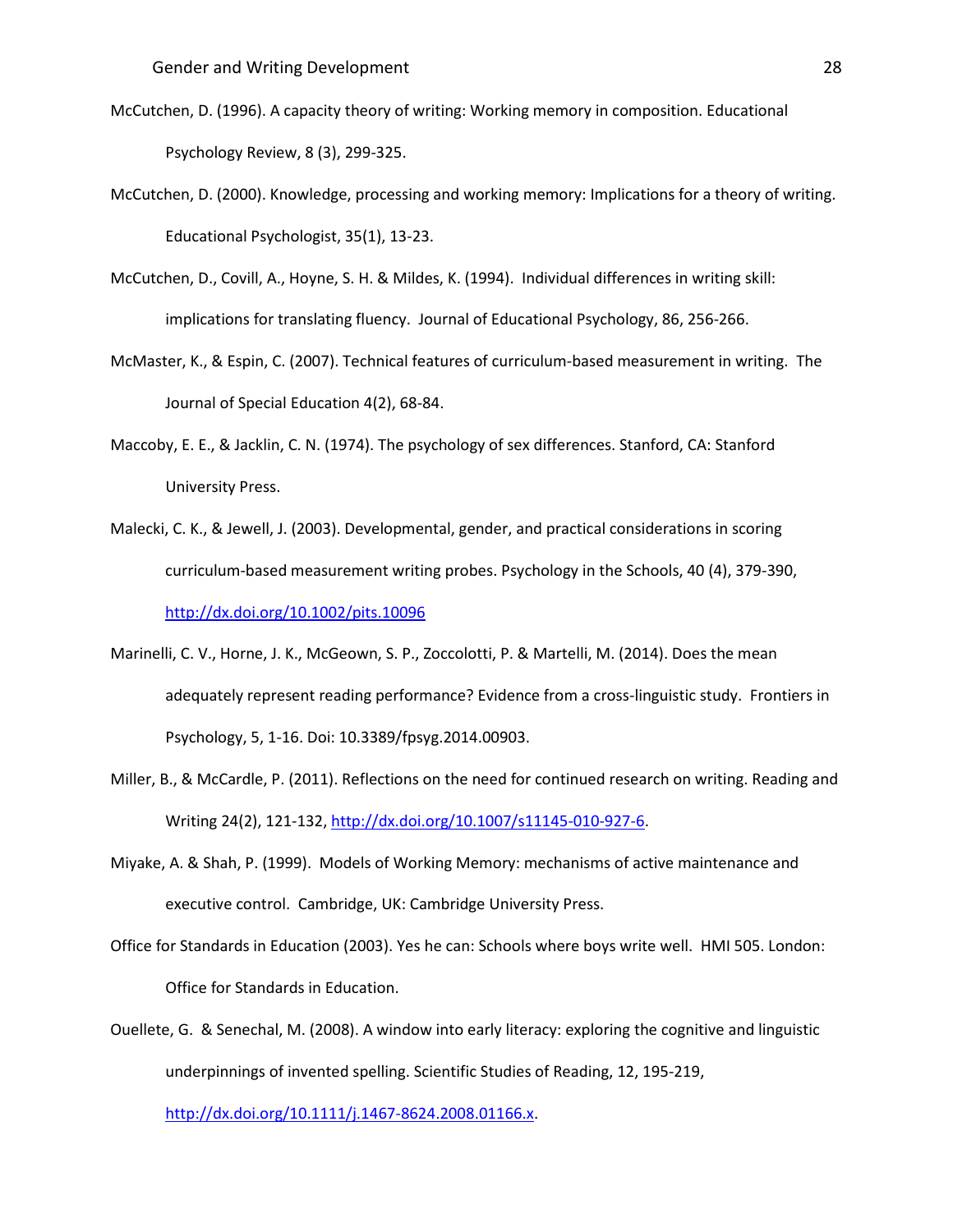- Pickering, S, & Gathercole, S. E. (2001). Working memory test battery for children (WMTB-c) Psychological Corporation: London, UK.
- Siegler, R. S. (1996). Emerging minds: the process of change in children's thinking. Oxford: Oxford University Press.
- Stainthorp, R., & Rauf, N. (2009). An investigation of the influence of the transcription skills of handwriting and spelling on the quality of text writing by girls and boys in Key Stage 2. Handwriting Today, 8, 9-13.
- Sumner, E., Connelly. V. & Barnett, A. L. (2013). Children with dyslexia are slow writers because they pause more often and not because they are slow at handwriting execution. Reading and Writing, 26, 991-1008. [http://dx.doi.org/10.1007/s11145-012-9403-76.](http://dx.doi.org/10.1007/s11145-012-9403-76)
- Sumner, E., Connelly. V. & Barnett, A. L. (2014). The influence of spelling ability on handwriting production: children with and without dyslexia. Journal of Experimental Psychology: Learning Memory and Cognition, 40(5), 1331-1447.
- Swanson, H. L. & Berninger, V.W. (1996). Individual differences in children's working memory and writing skill. Journal of Experimental Child Psychology, 63, 358-385.
- Thompson, G. B. (1987). Three studies of predicted gender differences in processes of word reading. The Journal of Educational Research, 80, 212-219.
- Vanderberg, R., & Swanson, H. L. (2007). Which components of working memory are important in the writing process? Reading and Writing, 20, 721-752.
- Wagner, R. K., Puranik, C. S., Foorman, B., Foster, E., Wilson, L. G., Tschinkel, E., & & Kantor, P. T. (2011). Modelling the development of written language. Reading and Writing. 24, 203-220. [http://dx.doi.org/10.1007/s11145-010-9266-7.](http://dx.doi.org/10.1007/s11145-010-9266-7)
- Wechsler, D. (2005). Wechsler Individual Achievement Test, WIAT-II (UK). London, UK: The Psychological Corporation.